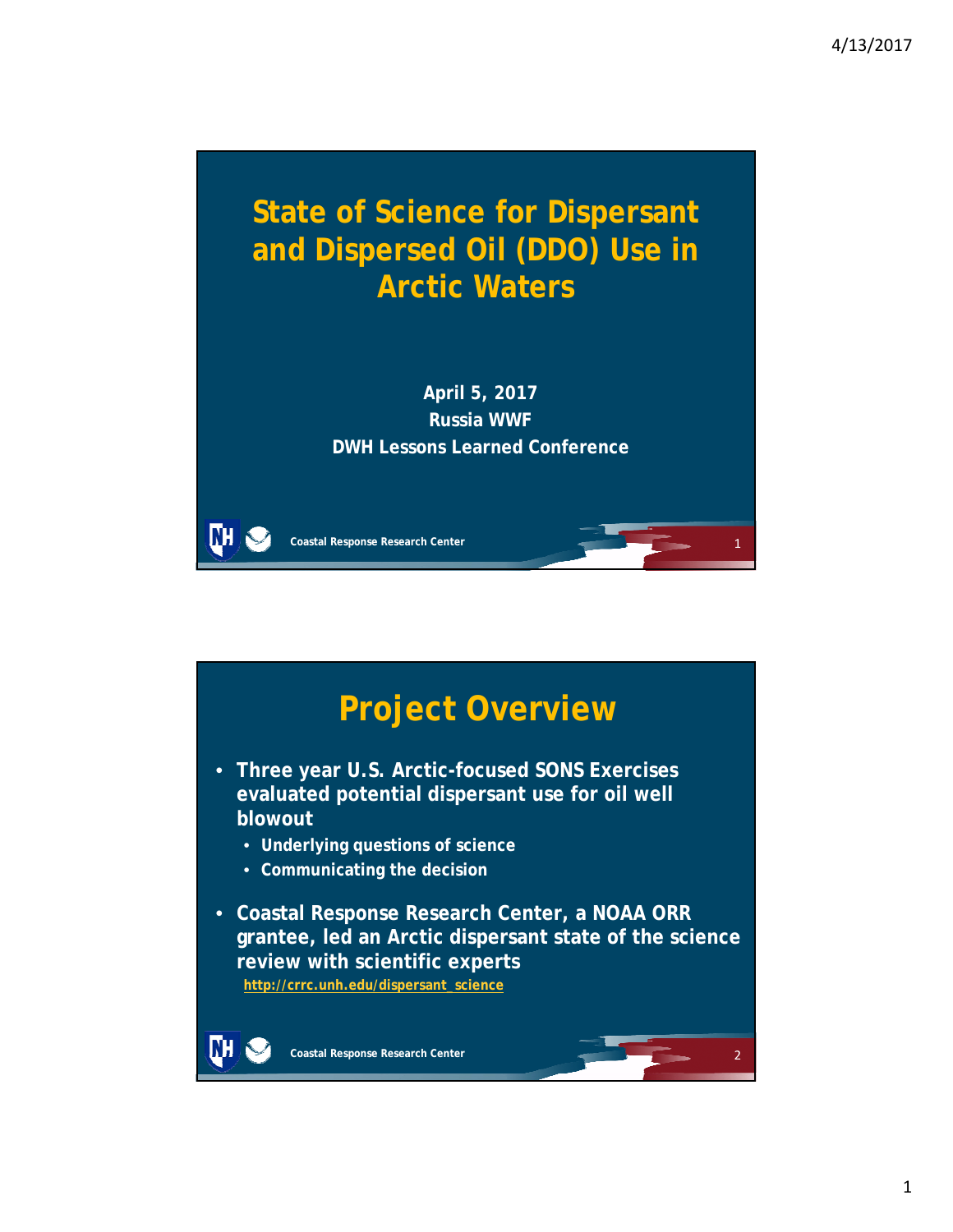

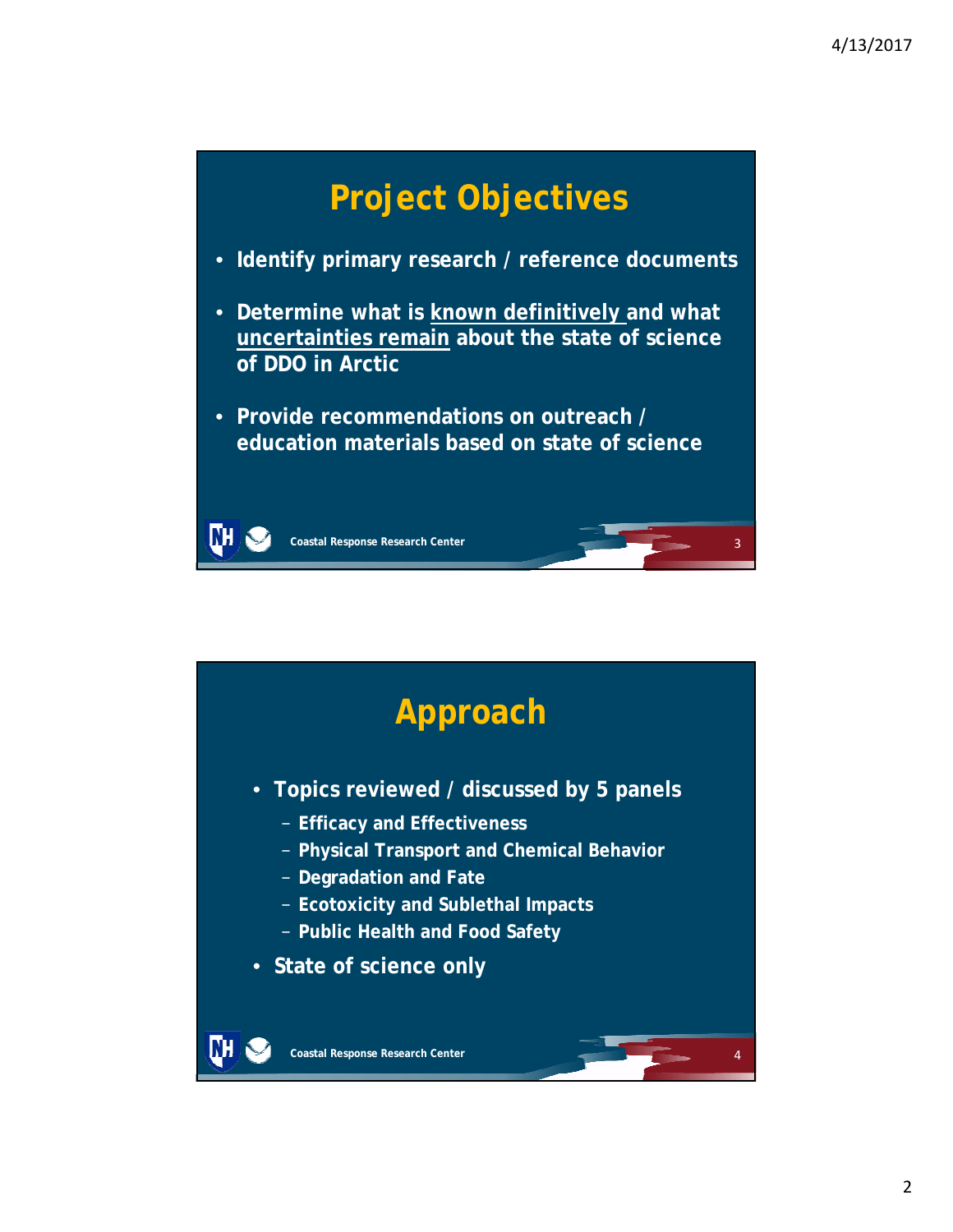![](_page_2_Figure_1.jpeg)

![](_page_2_Figure_2.jpeg)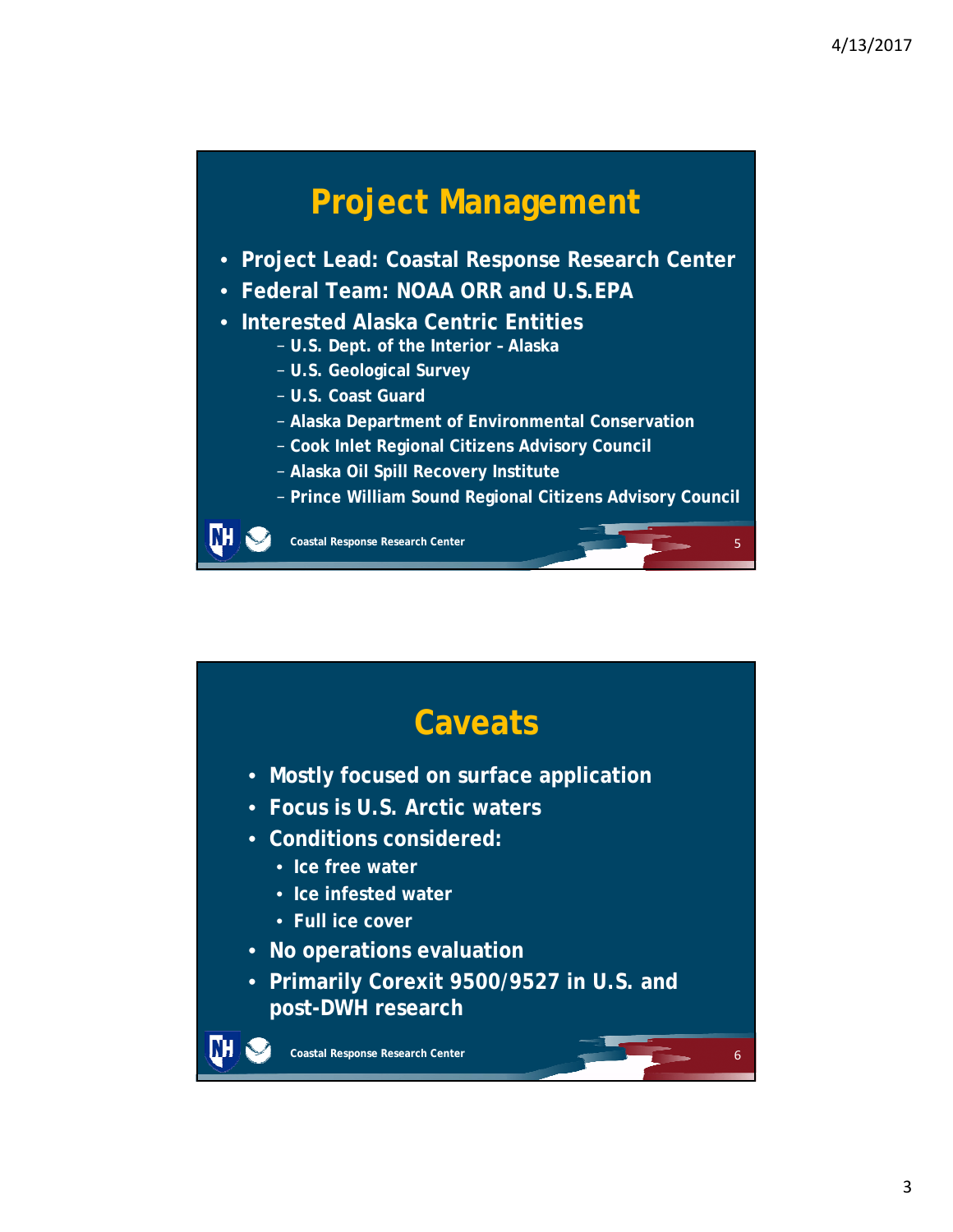![](_page_3_Figure_1.jpeg)

![](_page_3_Figure_2.jpeg)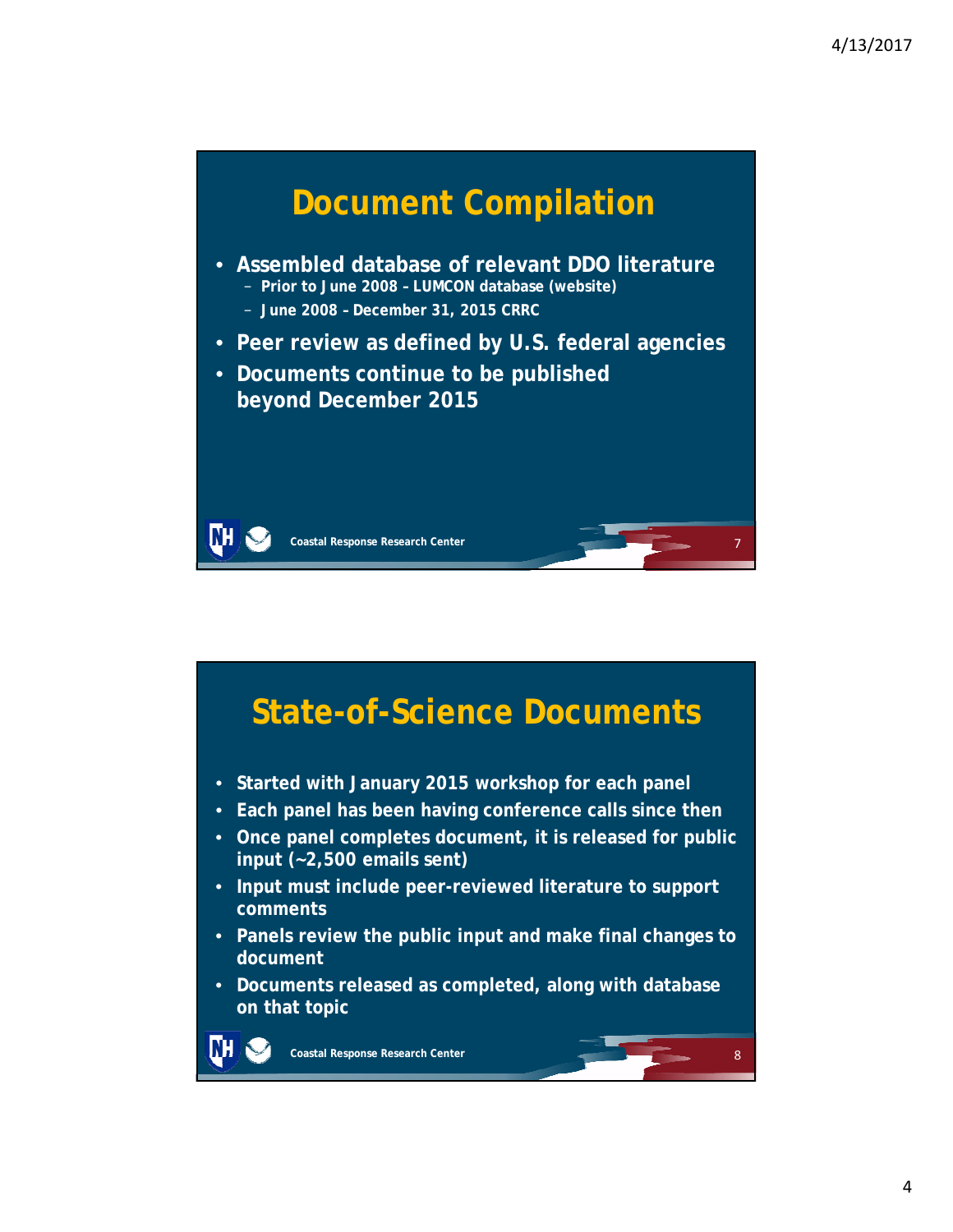| <b>Topic</b>                                        | <b>Input Period</b>   | <b>Document Status</b>                                         | # Responses    | <b>Final Expected</b>              |
|-----------------------------------------------------|-----------------------|----------------------------------------------------------------|----------------|------------------------------------|
| Efficacy &<br><b>Fffectiveness</b>                  | $1/22 -$<br>2/22/2016 | Final by panel,<br>addressing input                            | 12             | January 2017                       |
| Physical<br>Transport &<br><b>Chemical Behavior</b> | $1/22 -$<br>2/22/2016 | Final by panel,<br>addressing input                            | 12             | <b>March 2017</b>                  |
| Degradation &<br>Fate                               | 4/4<br>5/4/2016       | Final by panel,<br>addressing input                            | $\overline{7}$ | <b>March 2017</b>                  |
| Ecotoxicity &<br>Sublethal<br><b>Impacts</b>        |                       | Draft completed, in<br>editing before panel<br>review/approval |                | Public release<br>April 2017       |
| Public Health &<br><b>Food Safety</b>               |                       | Working on Final draft<br>to release for public<br>input       |                | Public release<br><b>June 2017</b> |

![](_page_4_Figure_2.jpeg)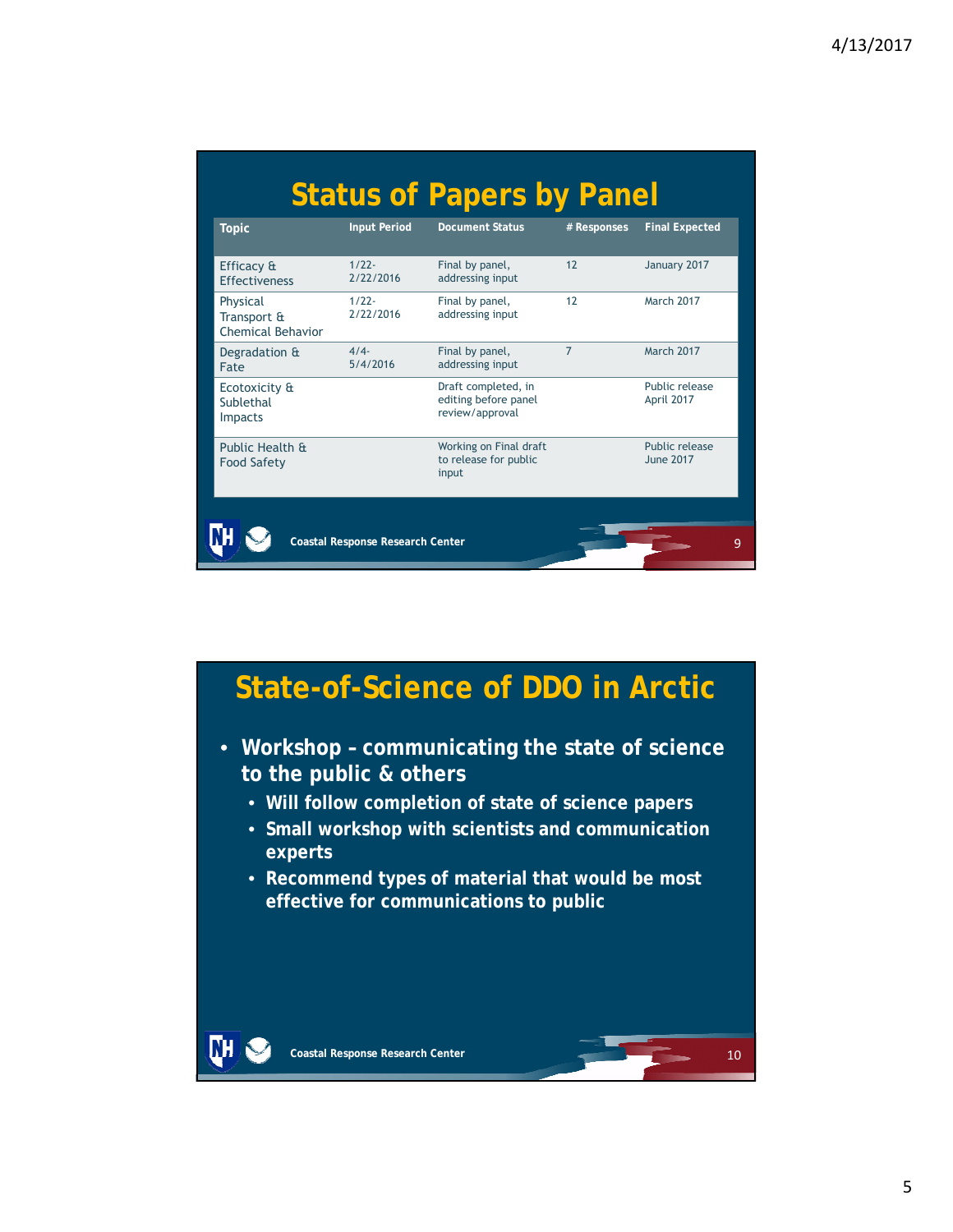![](_page_5_Figure_1.jpeg)

![](_page_5_Figure_2.jpeg)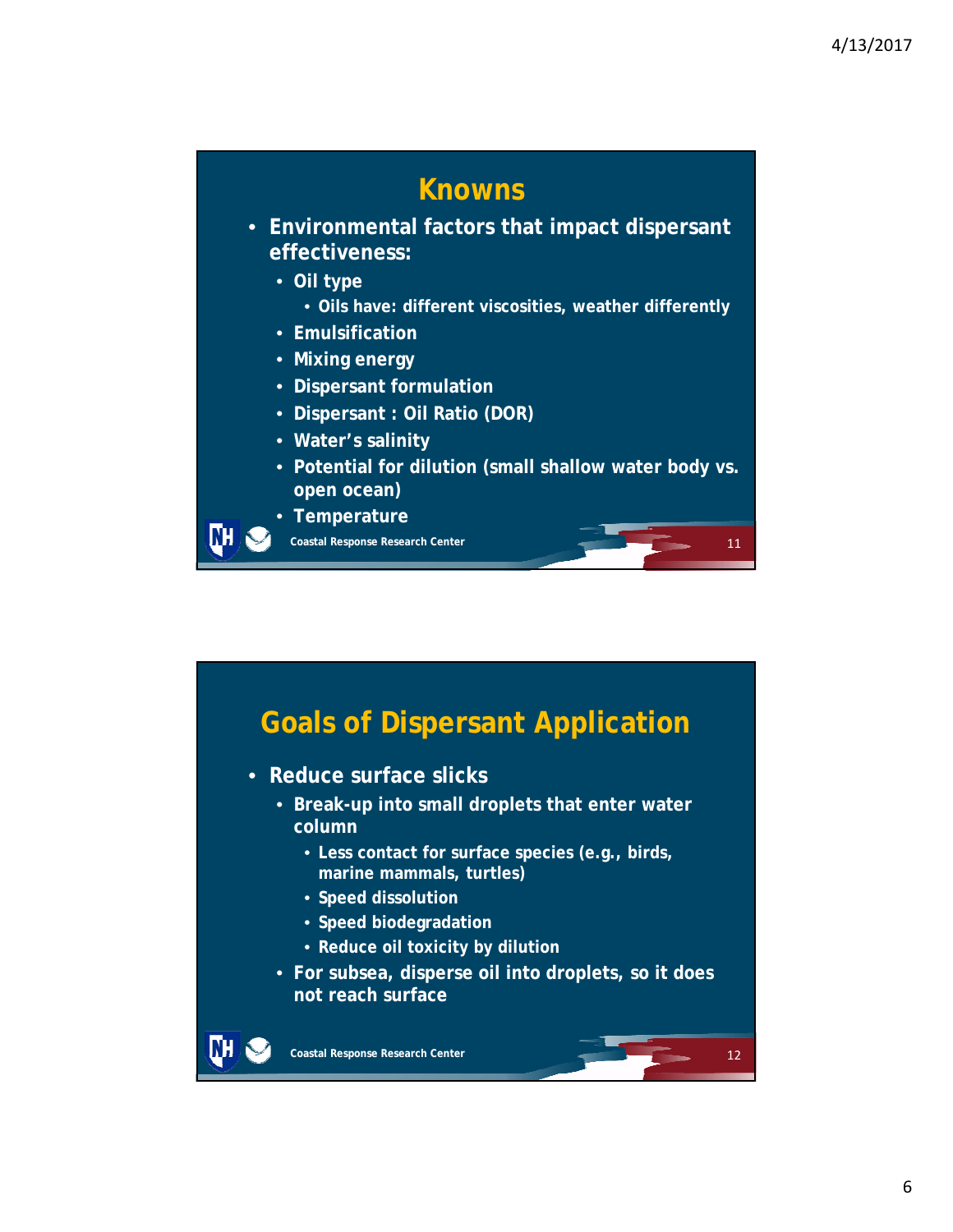![](_page_6_Figure_1.jpeg)

![](_page_6_Figure_2.jpeg)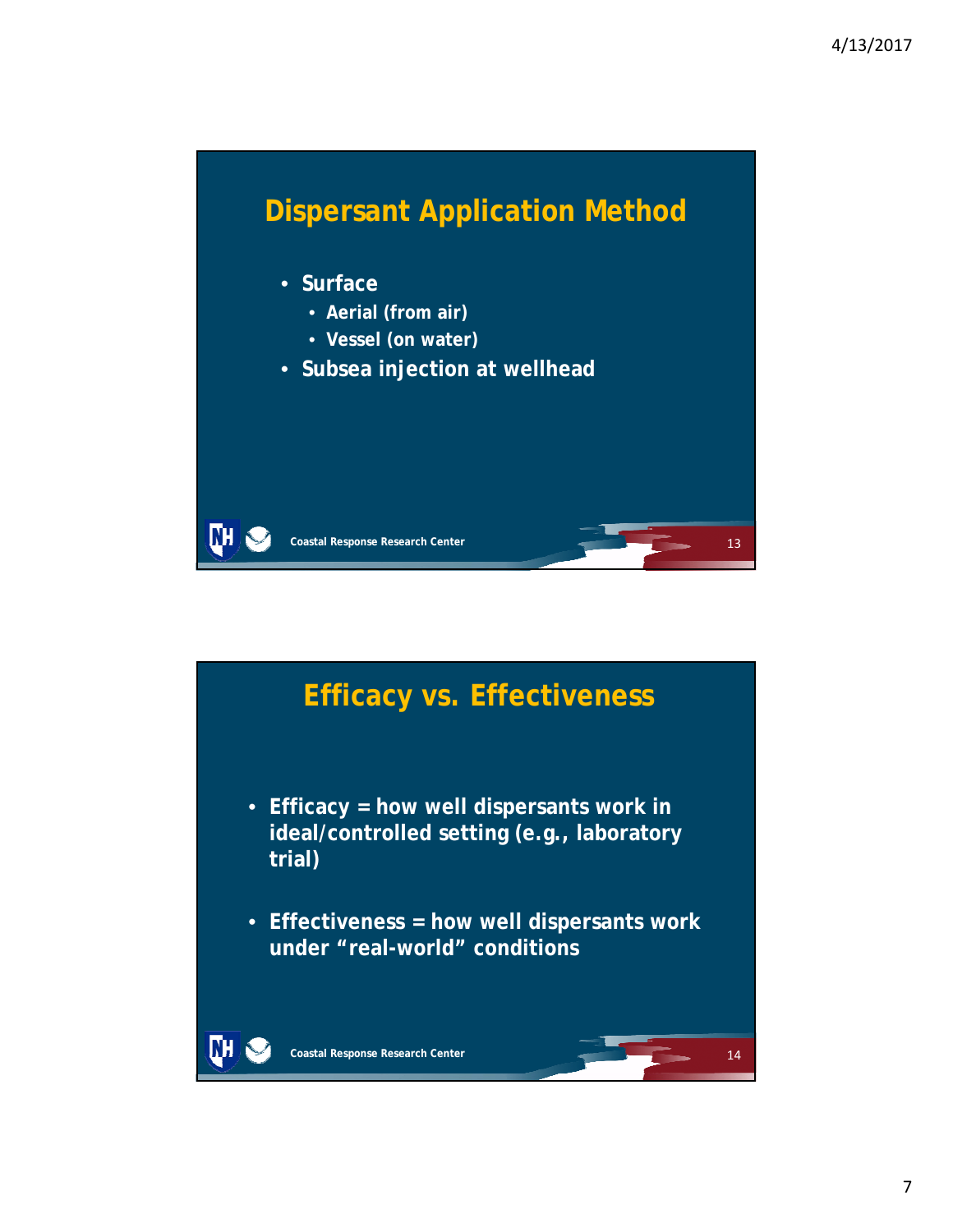### **Efficacy vs. Effectiveness**

• **Knowns:**

DН

- **If an oil remains fluid in cold waters in the Arctic, it will likely be dispersible if it is dispersible in temperate waters.**
- **Subsea dispersant effectiveness in Arctic is likely equivalent to effectiveness in other subsea regions with the same conditions at depth.**

![](_page_7_Figure_6.jpeg)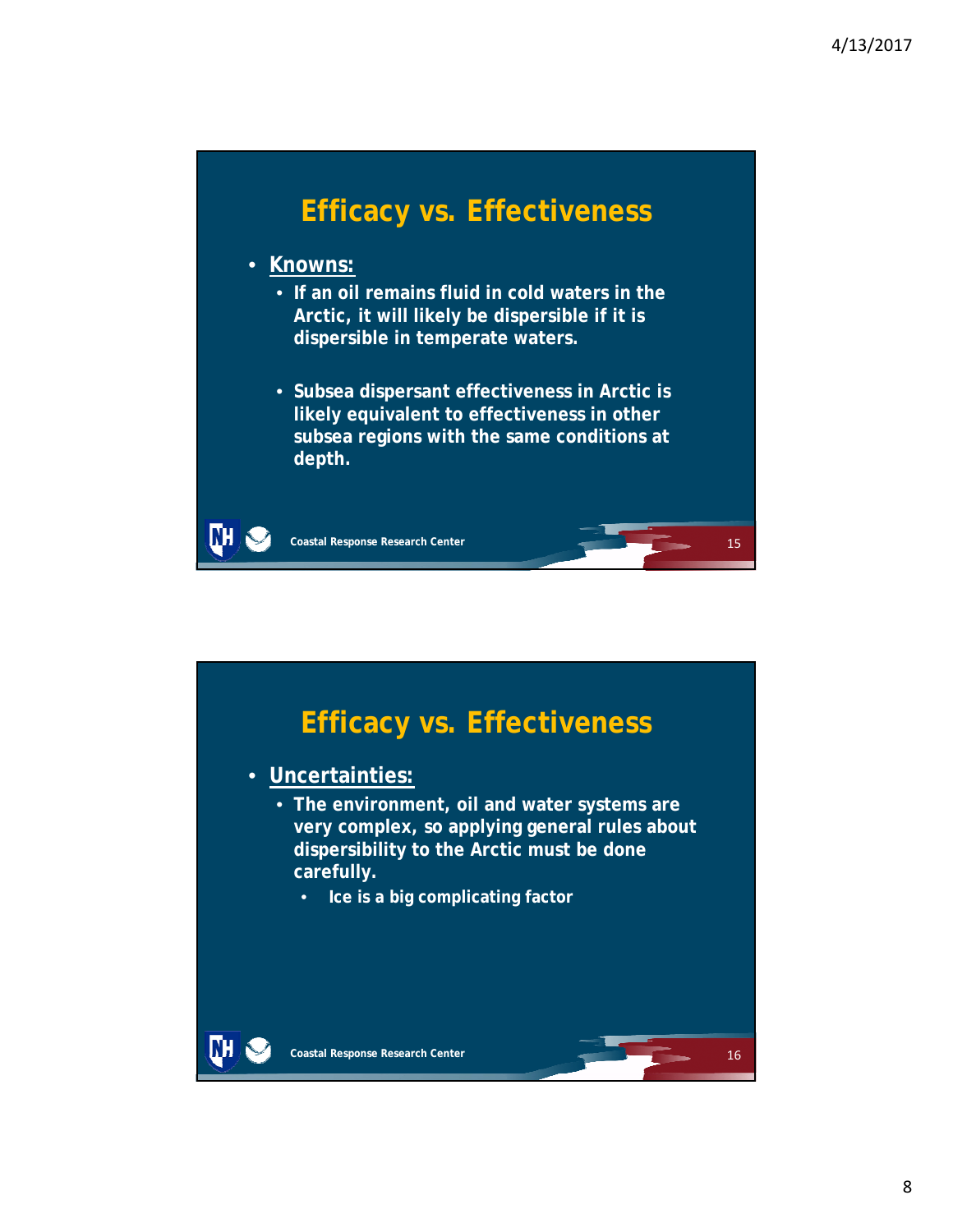## **Efficacy vs. Effectiveness**

#### **Temperature**

• **Knowns:**

ĽН

- **Low-medium viscosity oils (<1,000 2,000 cP) are readily dispersible in seawater at freezing**
- **Dispersion of oil should occur at near freezing temperatures, if oil remains fluid**

#### • **Uncertainties:**

• **Dispersibility of higher viscosity oils**

![](_page_8_Figure_9.jpeg)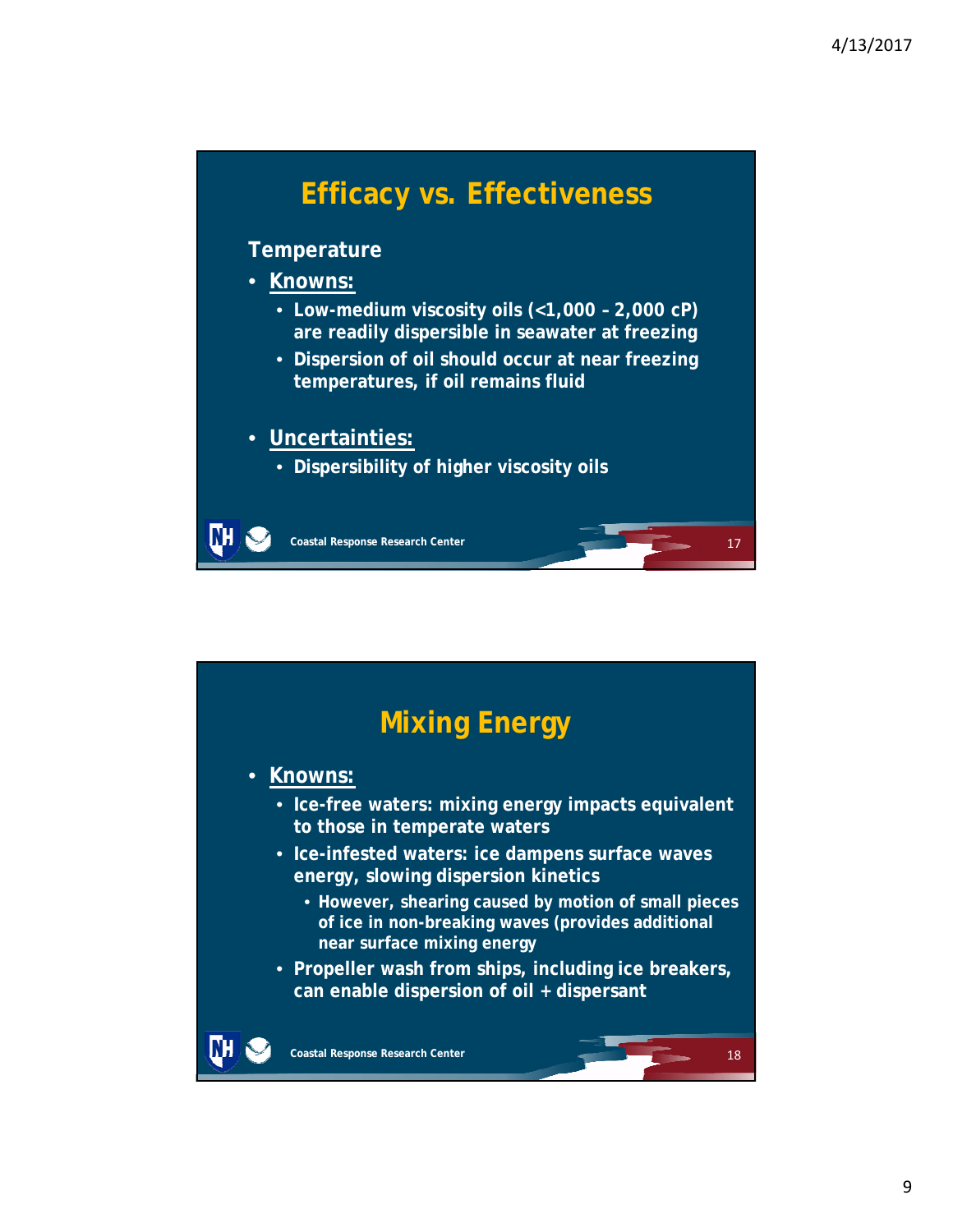## **Mixing Energy**

#### • **Uncertainties:**

- **Limited studies of surface mixing energy for some ice conditions (e.g., frazil ice)**
- **Effectiveness of oil dispersion not fully characterized with highly ice-infested waters**
- **Effects/interactions of shearing, dampening and reduction of evaporative weathering on oil dispersion not well understood**

![](_page_9_Figure_7.jpeg)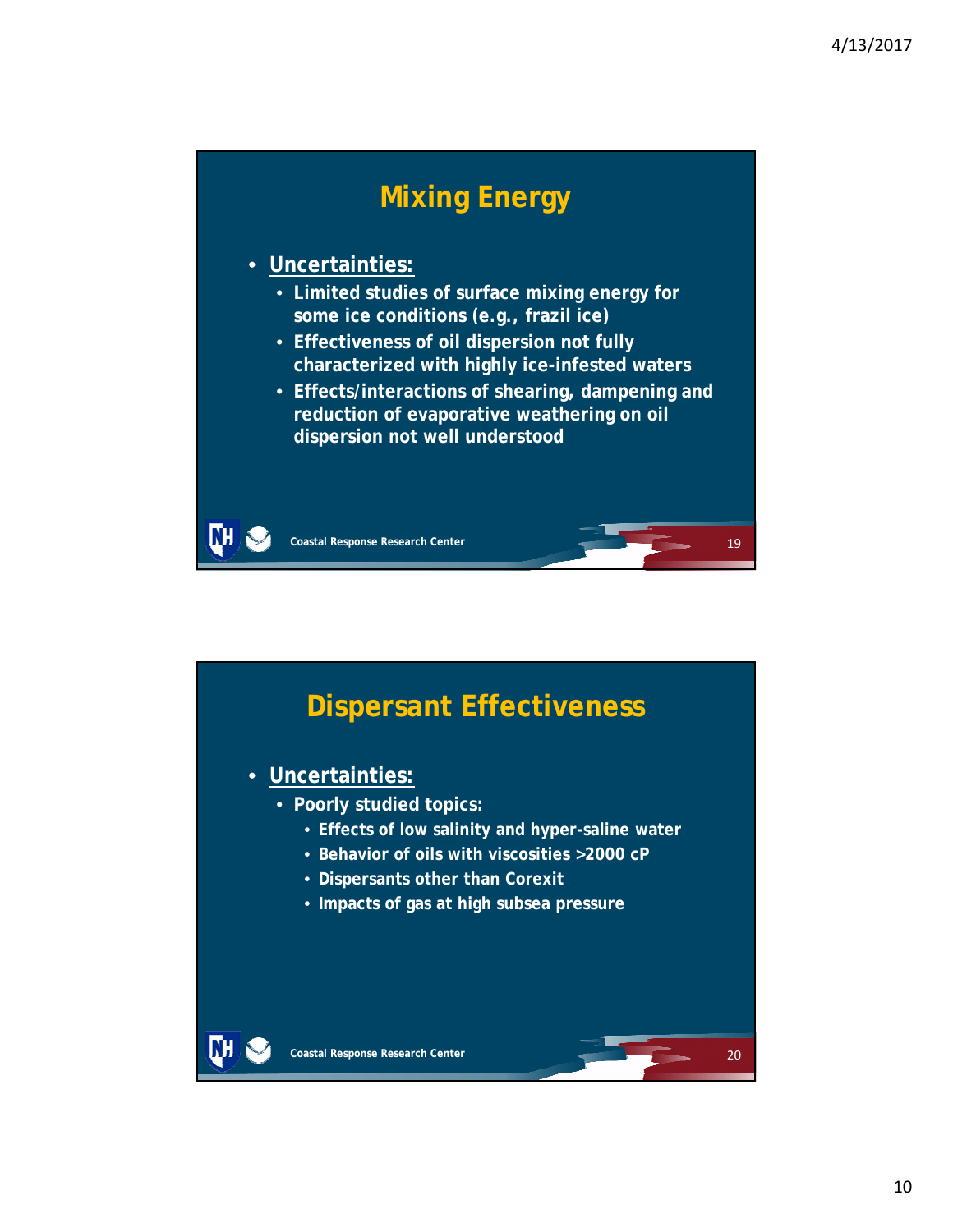![](_page_10_Picture_1.jpeg)

![](_page_10_Picture_2.jpeg)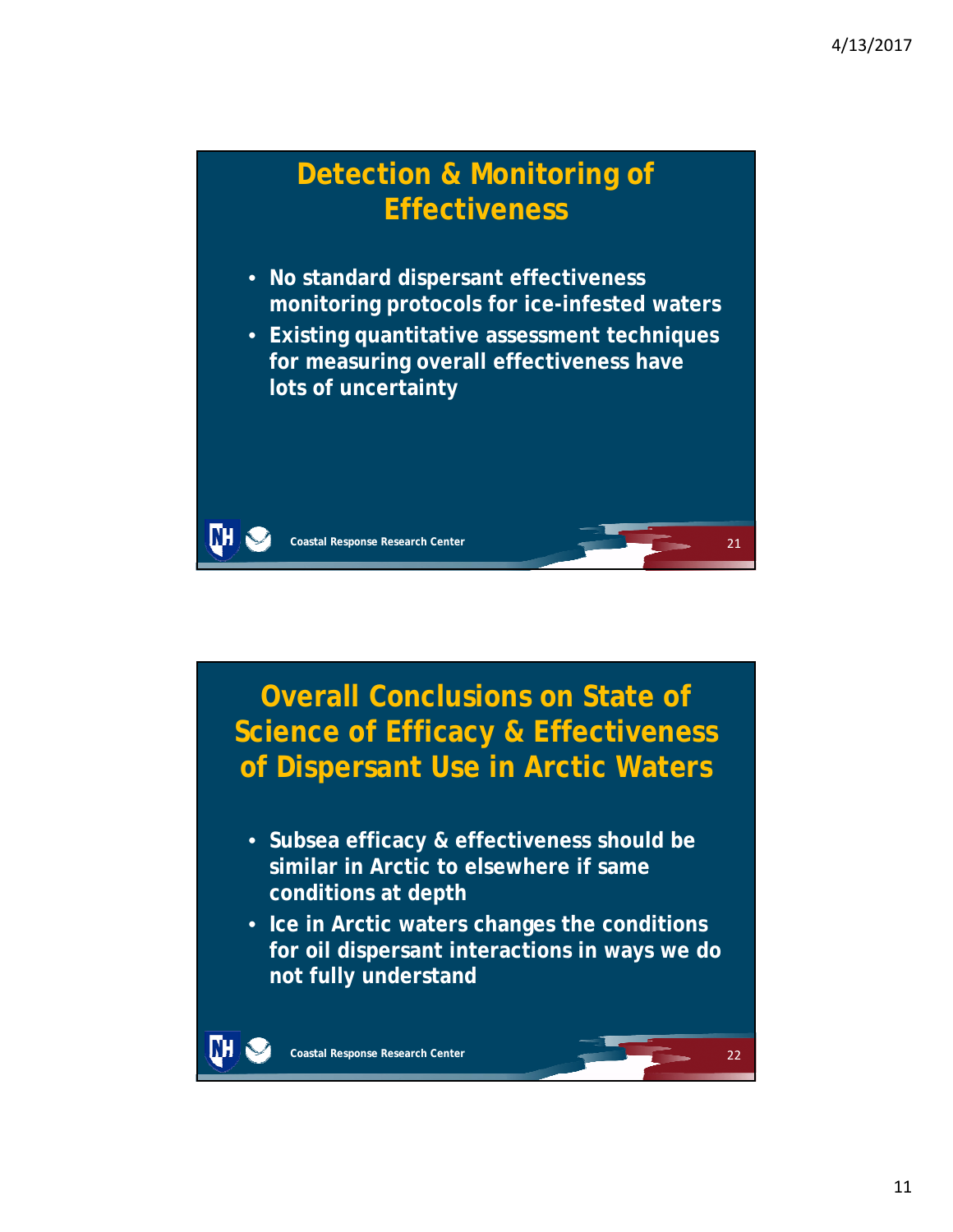![](_page_11_Picture_1.jpeg)

## **Physical Transport & Chemical Behavior**

- **Sea Ice Impacts**
	- **Brine exuded from ice during ice formation is transported to bottom waters forming a stable boundary layer**
		- **Dispersant use during this time may enhance transport of dissolved oil constituents to the bottom**
	- **Ice formation, transport and melting may create additional types of mixing vs. open water**

DН

24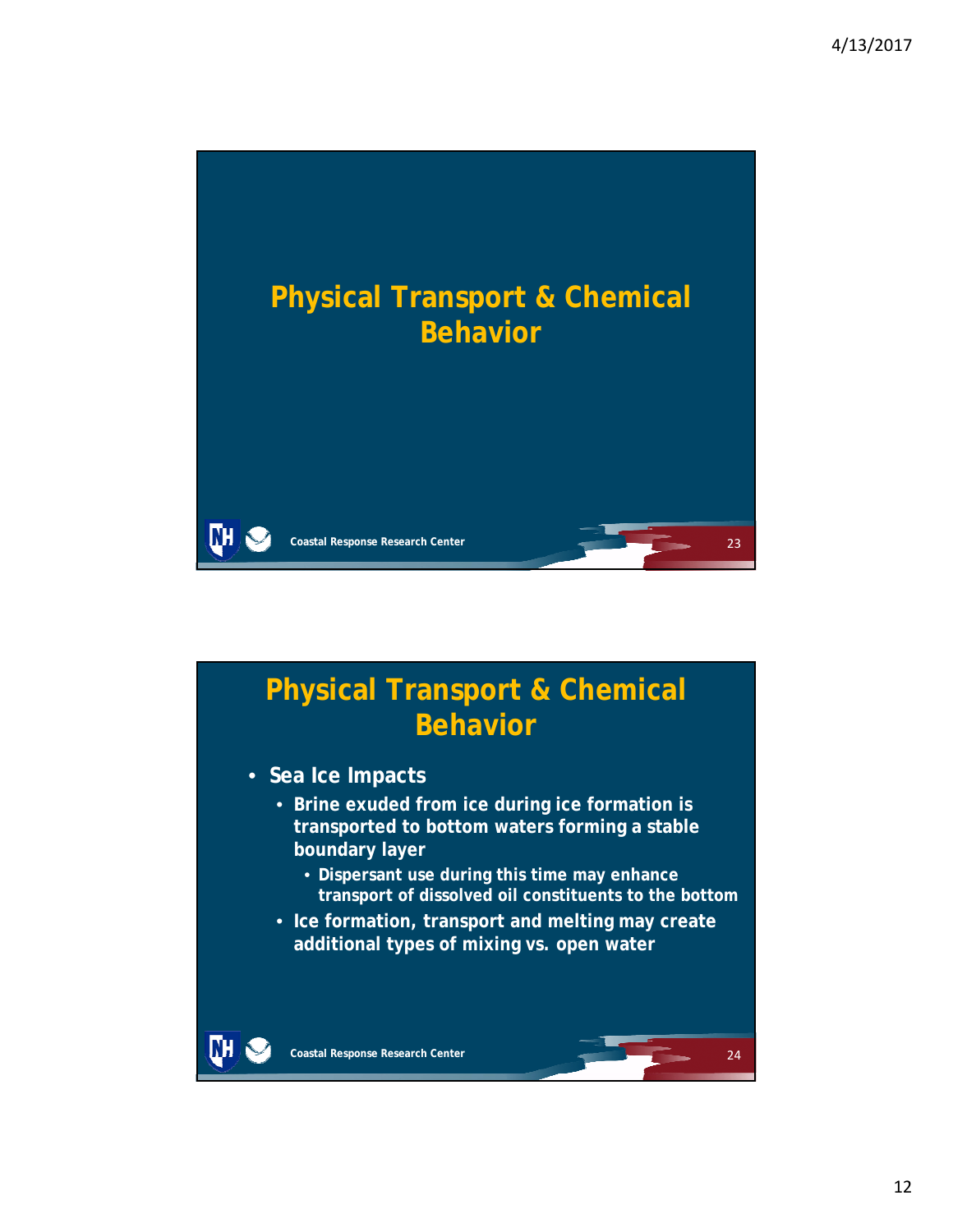26

### **Physical Transport & Chemical Behavior**

#### • **Knowns:**

ĽН

- **Key point: dispersants do not change oil or its constituents chemically**
	- **Dispersants impact formation of oil droplets**
- **Lots known about droplet size as a function of dispersant use, particularly regarding dissolution of hydrocarbon constituents from droplets**
- **Dispersants help reduce droplet size**
- **Smaller droplet sizes = higher dissolution and degradation = longer residence time in water column vs. being on surface as a slick**

**Coastal Response Research Center**

### **Physical Transport & Chemical Behavior**

- **Uncertainties: Droplet size/formation**
	- **No models of near surface droplet size distribution for naturally vs. chemically dispersed oil in ice infested waters**
	- **Lab studies of mixing energy's impact on droplet size distribution do not scale up well to the field**
	- **Turbulence regimes under ice are not well understood**
	- **Difficult to predict droplet rise under ice**
	- **Unknown if resurfaced chemically dispersed oil can be dispersed again when mixing energy added**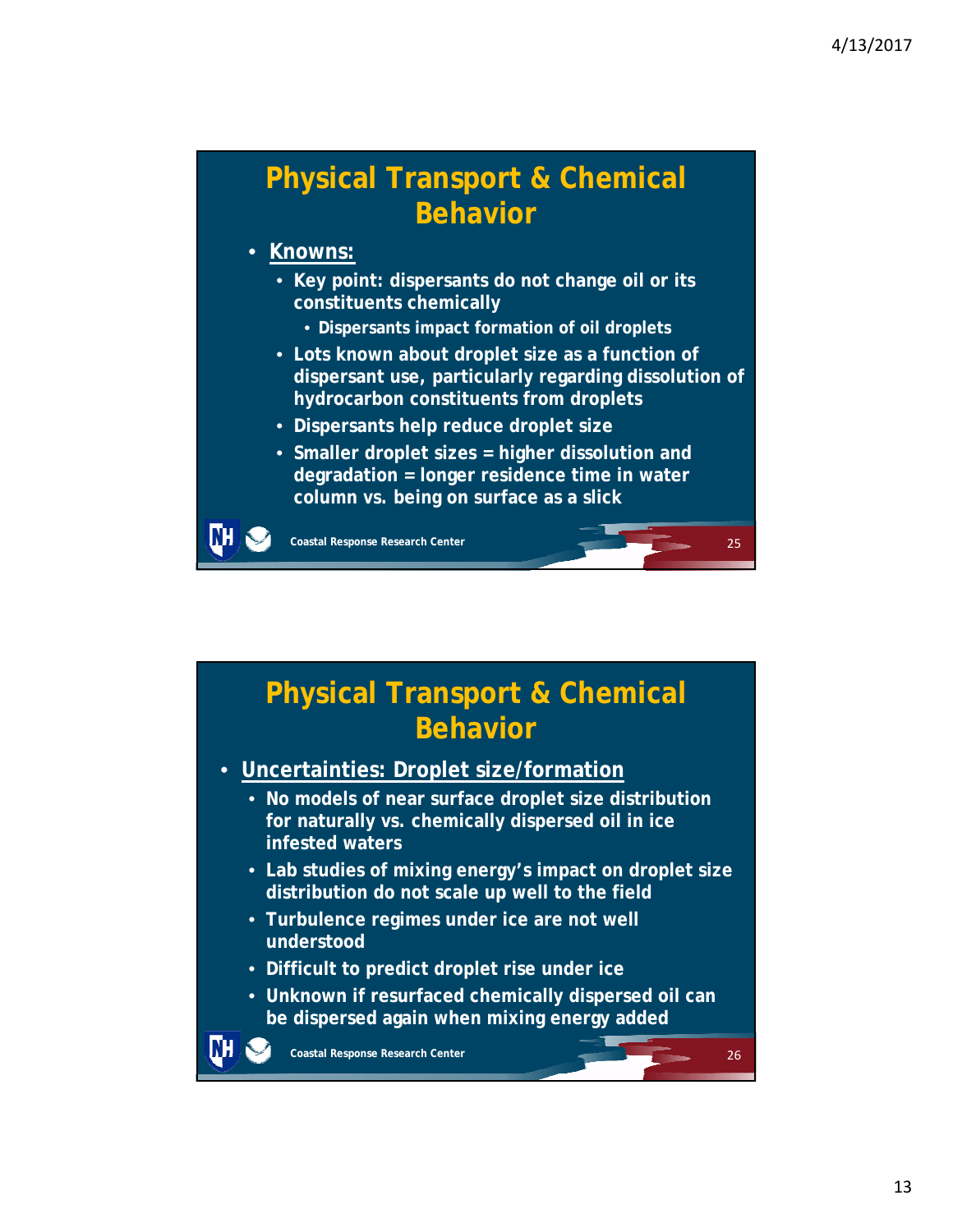### **Physical Transport & Chemical Behavior**

#### • **Knowns:**

ĽН

- **Open water conditions follow same hydrodynamic principles observed in other regions**
- **Unique Arctic factor is when oil frozen in ice**
- **Capacity of ice to pool non-dispersed oil increases with under-ice roughness**
- **Transport of dispersed oil depends on droplet size, cross-currents, in situ conditions (e.g., density gradient)**
- **3D decrease in concentration (for droplets and dissolved constituents) over time with distance from spill**

![](_page_13_Figure_9.jpeg)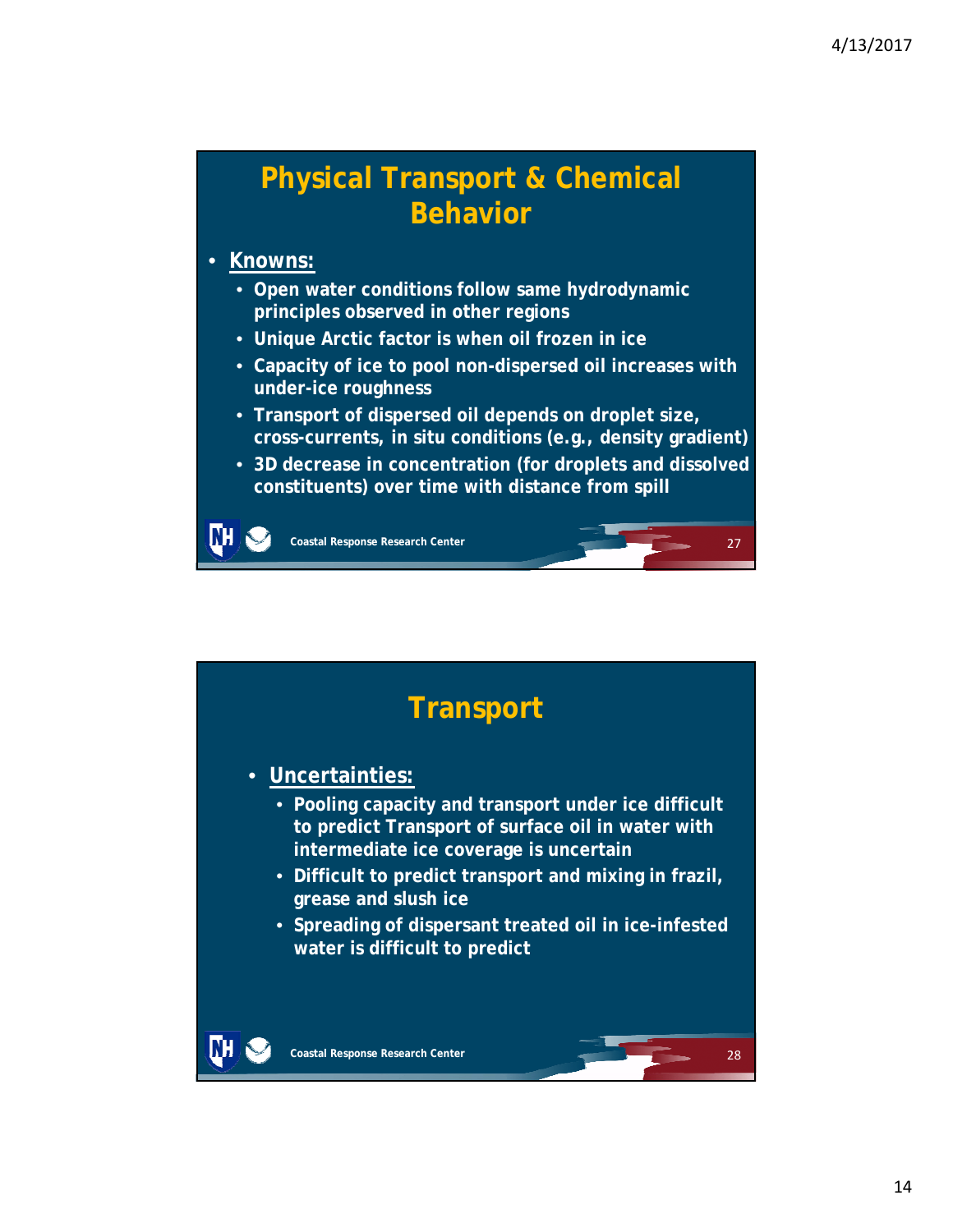### **Oil-in-Ice**

#### • **Knowns:**

DН

- **Experimental field releases have increased understanding of behavior of oil-in-ice**
- **Spreading (movement of oil within ice field) is constrained by ice**
- **Oil in pack ice will move with the ice unless pack ice is at low concentrations**
	- **They may move independently of ice**
- **Secondary release of oil entrapped in ice occurs at site where ice melts**

![](_page_14_Figure_9.jpeg)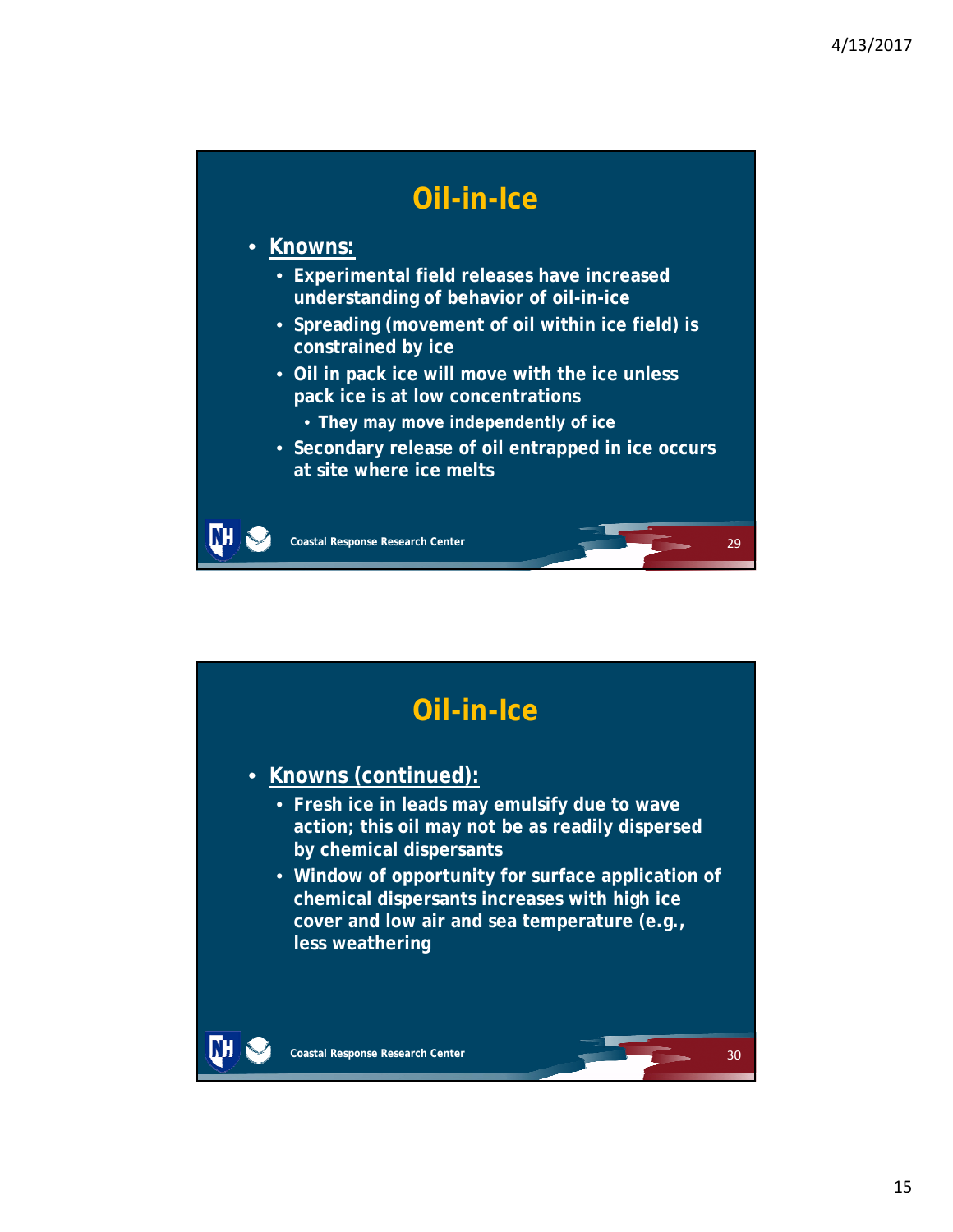![](_page_15_Picture_1.jpeg)

![](_page_15_Figure_2.jpeg)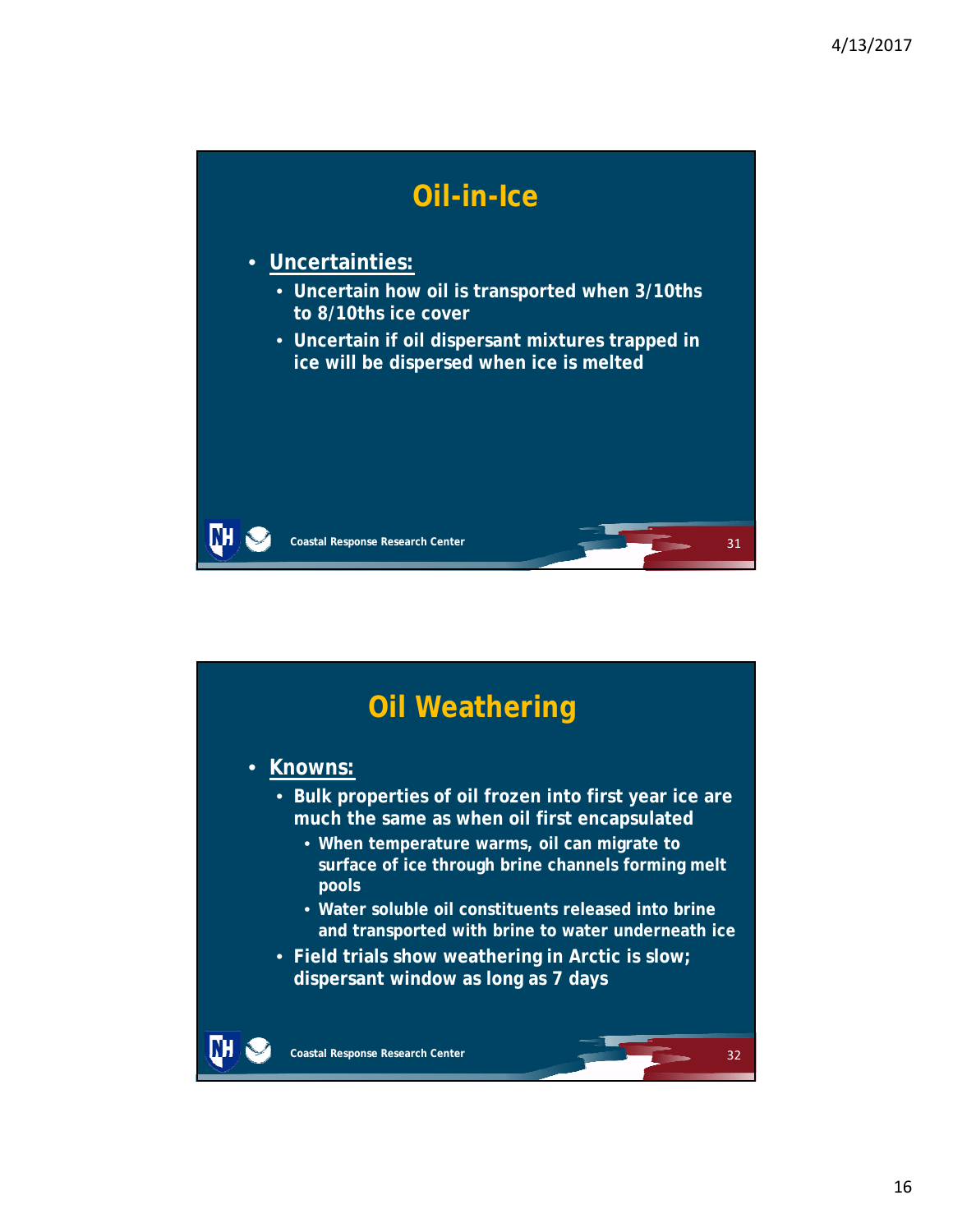![](_page_16_Picture_1.jpeg)

![](_page_16_Figure_2.jpeg)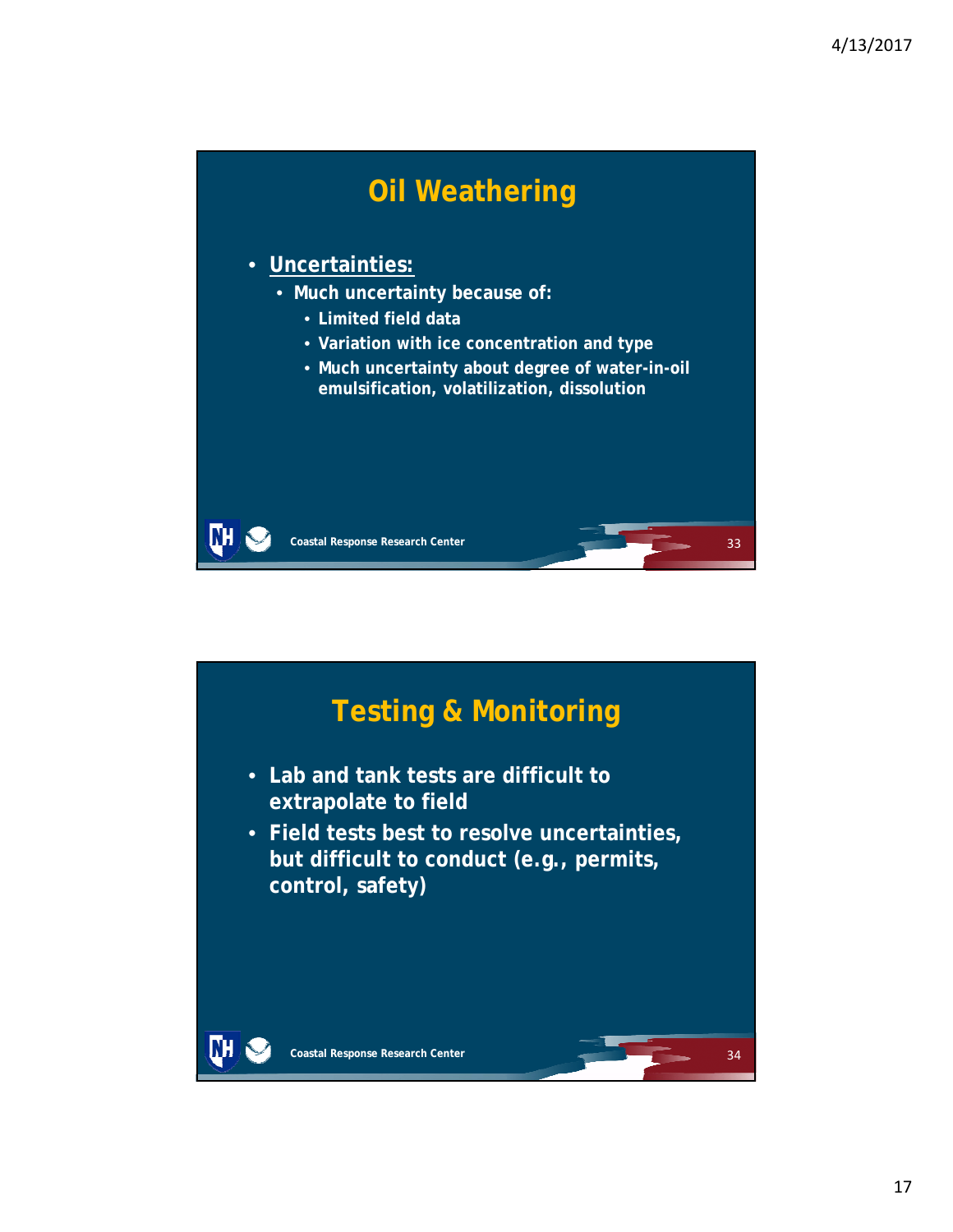![](_page_17_Figure_1.jpeg)

#### • **Knowns:**

- **Arctic river outputs and glacial till can be significant in OMA formation**
- **OMA occurs in cold waters and presence of ice**
- **In lab studies, chemical dispersants enhance OMA formation**
- **OMA will sink similar to sediment**
	- **Observed during Deepwater Horizon spill when drilling mud injected as a well control method**
- **Lots of work on OMA done by Khelifa (Environment Canada) and Lee (Canada Dept. of Fisheries and Oceans)**

**Coastal Response Research Center**

ŒН

![](_page_17_Figure_10.jpeg)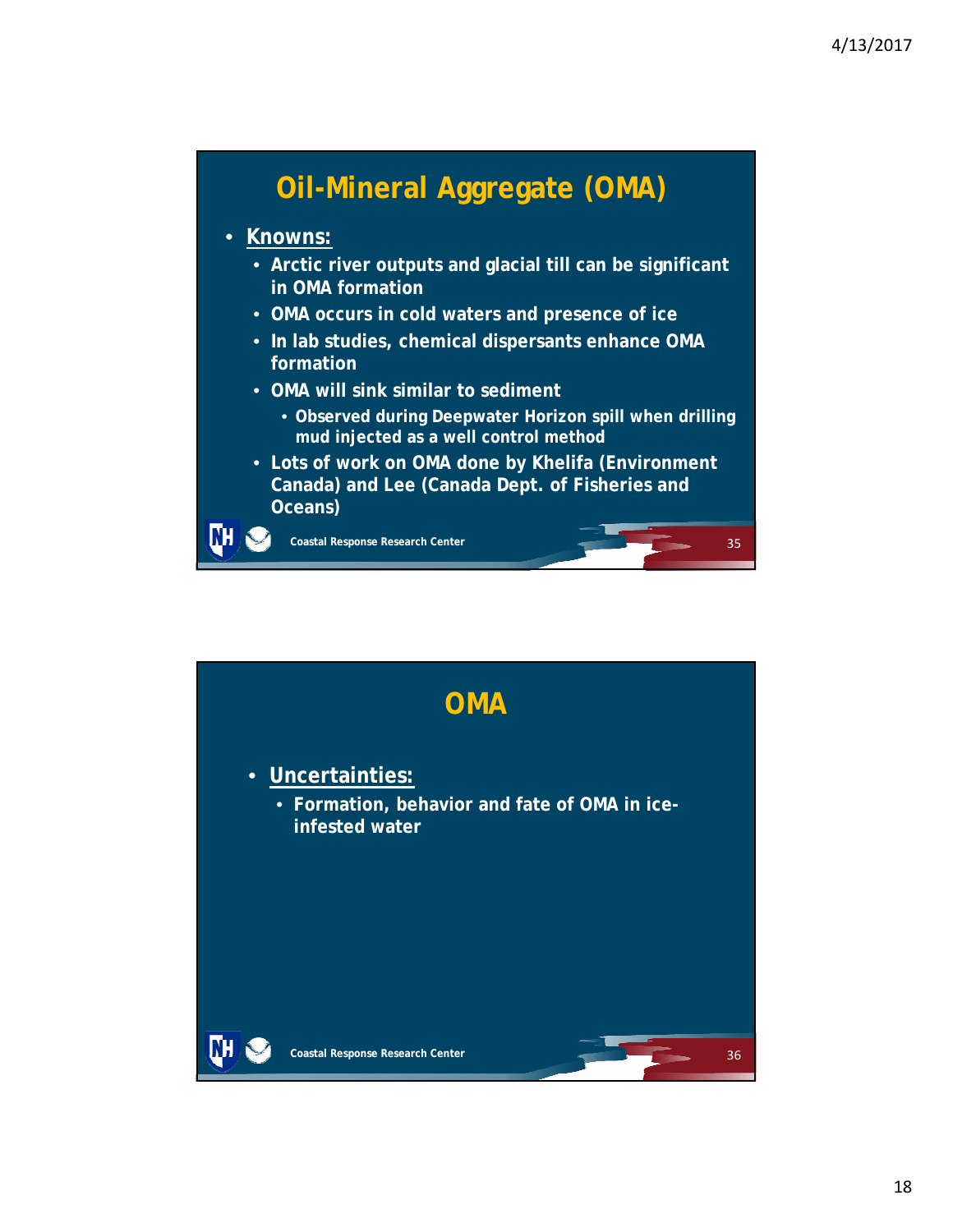### **Mathematical Modeling**

#### • **Uncertainties/Issues:**

- **Limited empirical data to develop improved predictive models of dispersed oil droplet sizes, dissolution, OMA formation, water-in-oil emulsification for oil spills in ice**
- **Modeling movement of oil through brine channels**
- **Modeling of oil movement under ice**
- **Modeling with higher concentrations of ice**
- **Visualization tools do not usually include polar projections**
	- **Arctic Collaborative Environment (ACE) & NOAA Arctic ERMA do.**

**Coastal Response Research Center**

NH

![](_page_18_Figure_10.jpeg)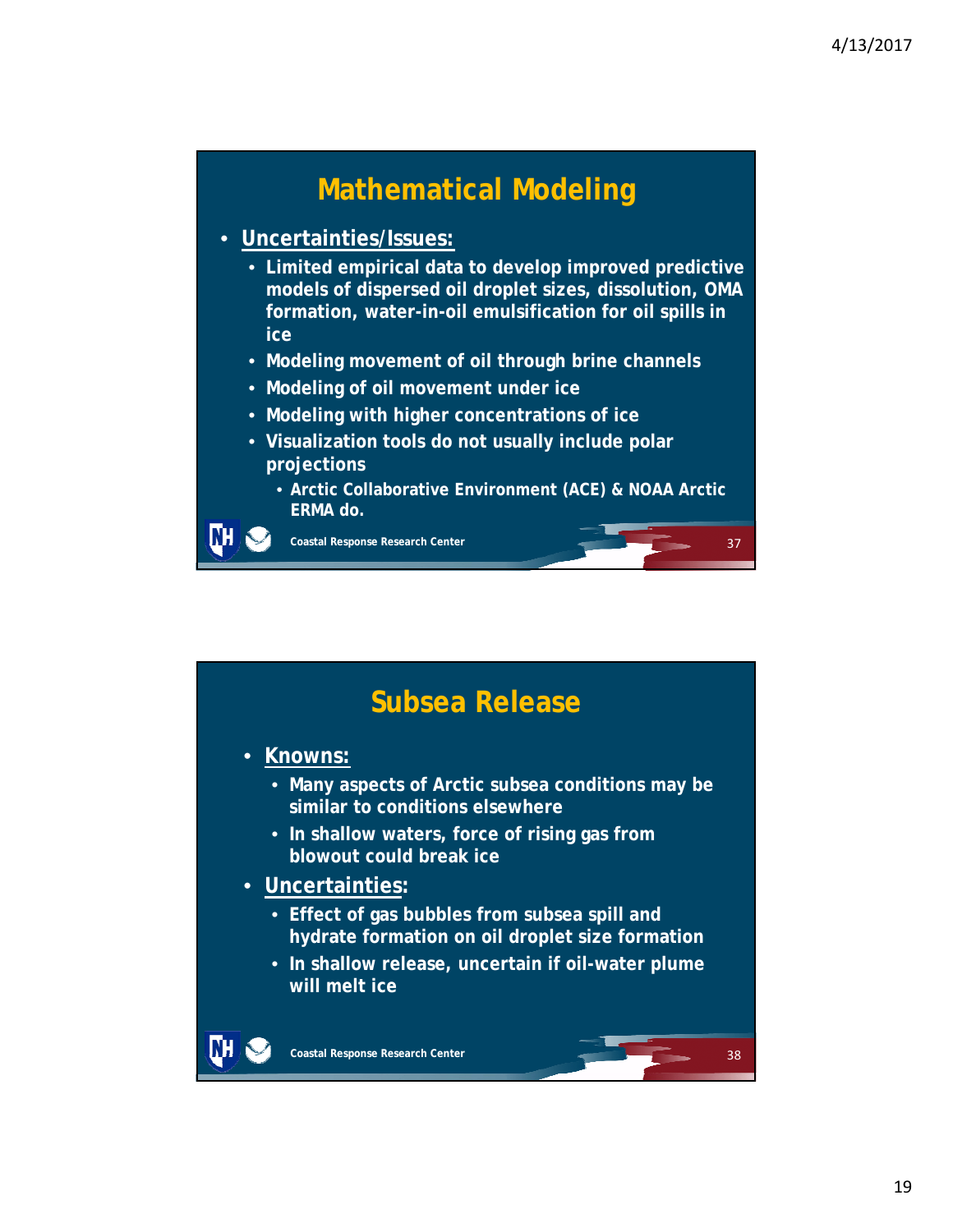![](_page_19_Picture_1.jpeg)

![](_page_19_Figure_2.jpeg)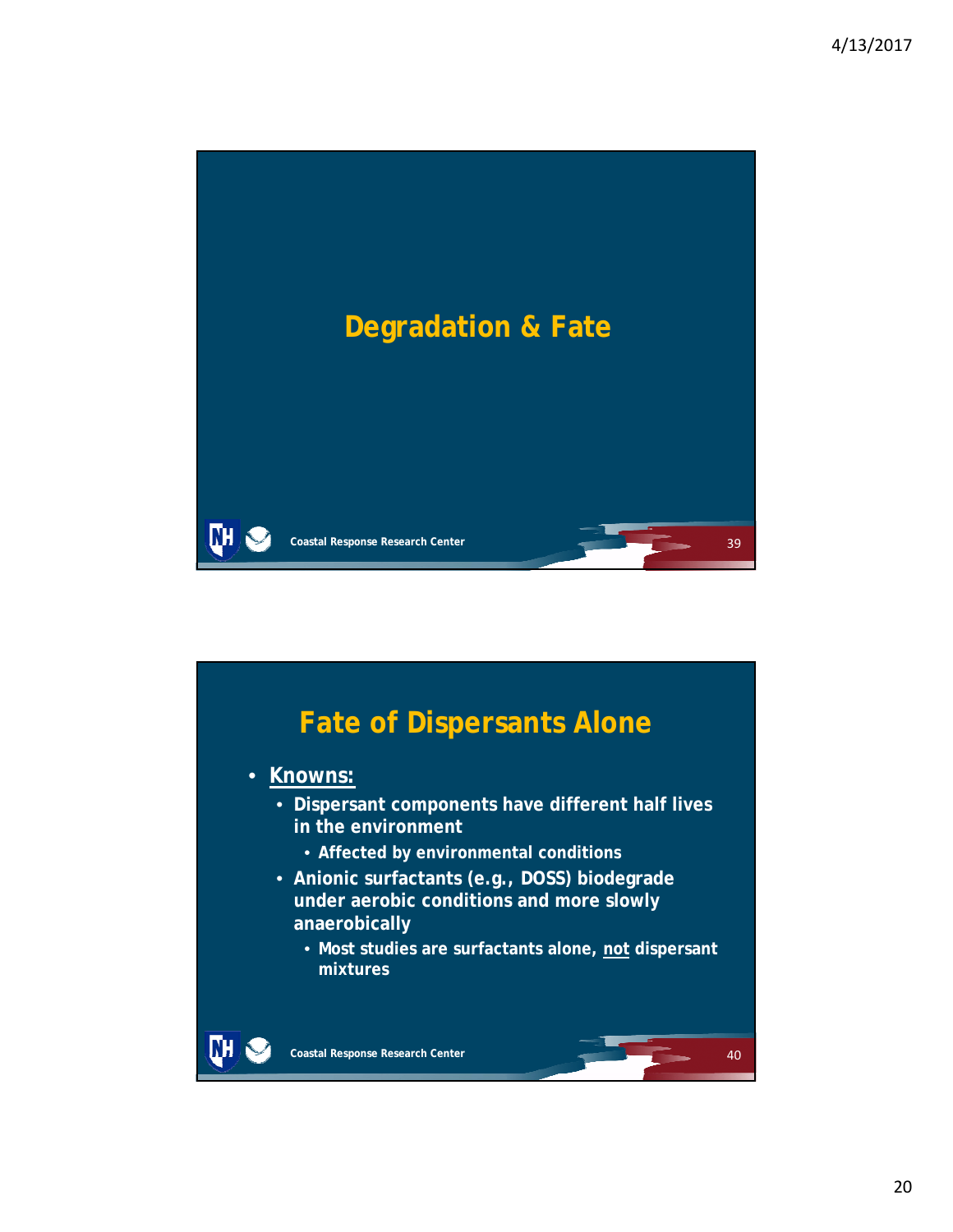### **Fate of Dispersants Alone**

- **Knowns (continued):**
	- **DOSS is most studied anionic surfactants and is constituent of the dispersant Corexit**
		- **In DWH, found in water column up to 4 months after last use**
		- **In sediments, still present in DWH-oiled sediments (not in natural seep sediments)**
	- **Direct absorption of sunlight by dispersants is poor**
		- **Some decay over days by photolysis**
		- **Natural organic matter (NOM) + sunlight =**  reactive oxygen species **may impact dispersant abiotic degradation**

**Coastal Response Research Center**

NH

![](_page_20_Picture_10.jpeg)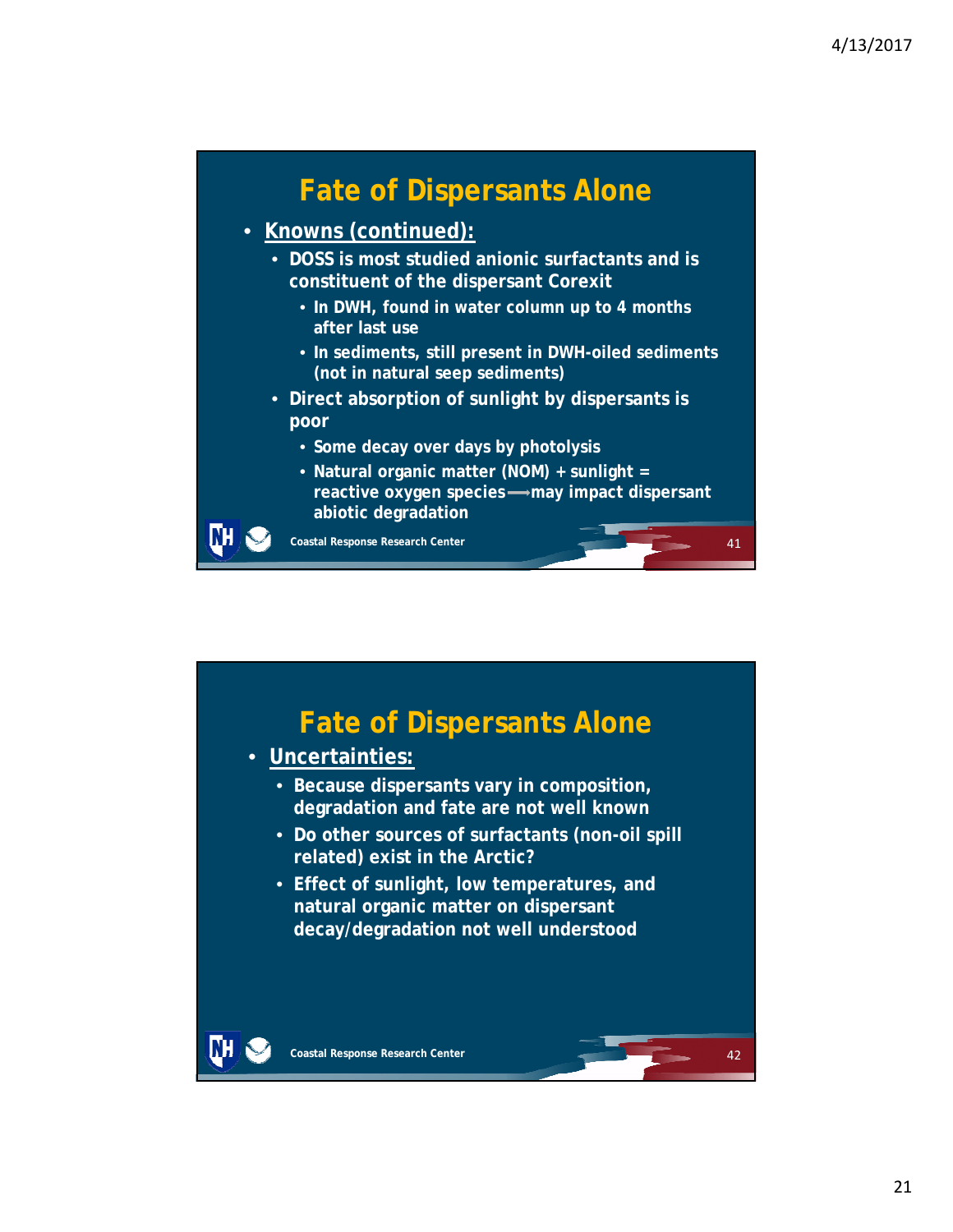![](_page_21_Figure_1.jpeg)

![](_page_21_Figure_2.jpeg)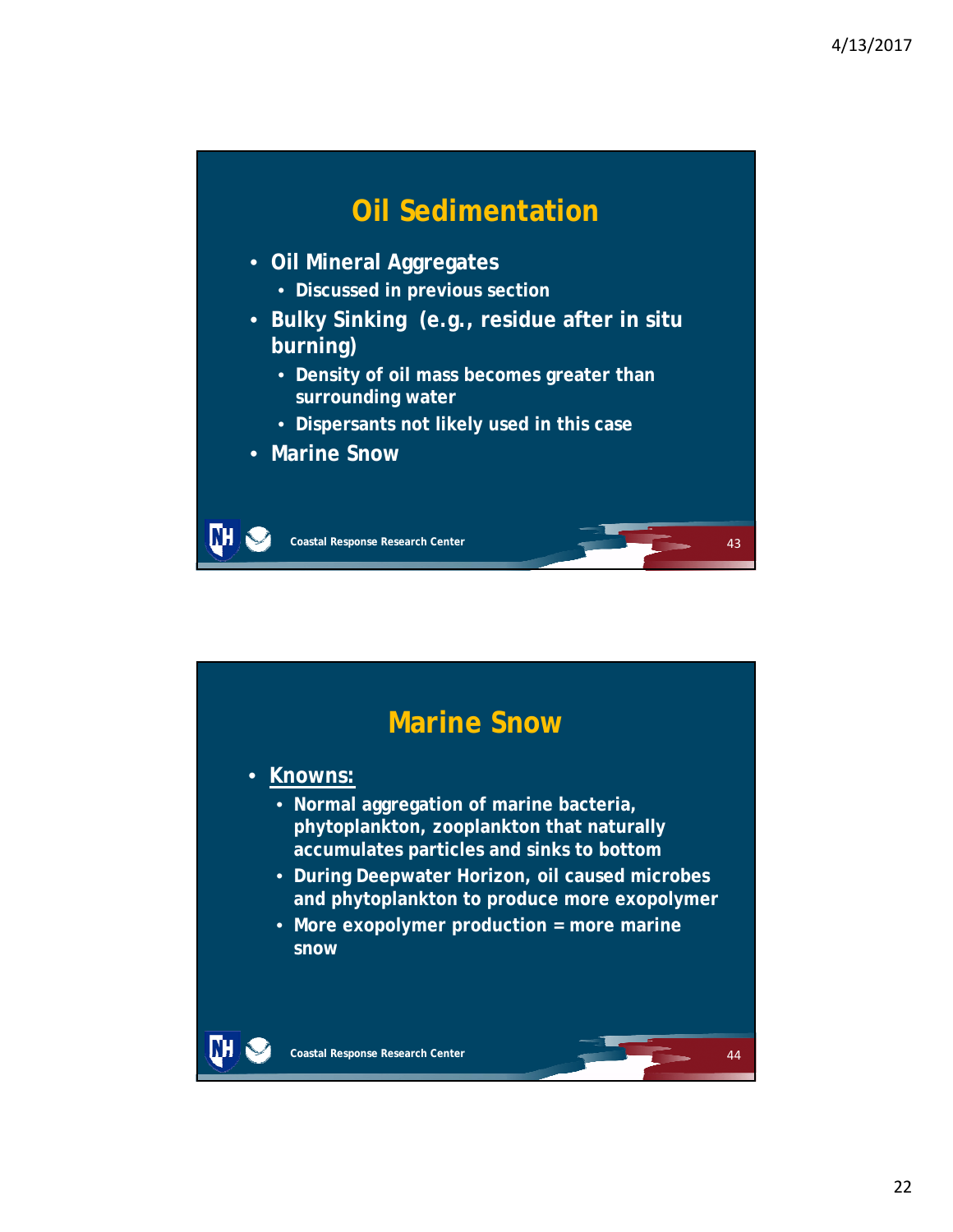### **Marine Snow**

### • **Knowns (continued):**

- **Oil becomes incorporated in marine snow**
	- **Marine Oil Snow Sedimentation and Flocculant Accumulation (MOSSFA)**
- **Found evidence after DWH of major MOSSFA layer on bottom**
	- **Now buried by subsequent sediment accretion in Gulf of Mexico (GOM)**
- **Sediment cores from IXTOC well blowout spill in GOM (1979) show MOSSFA event**

**Coastal Response Research Center**

m

![](_page_22_Figure_9.jpeg)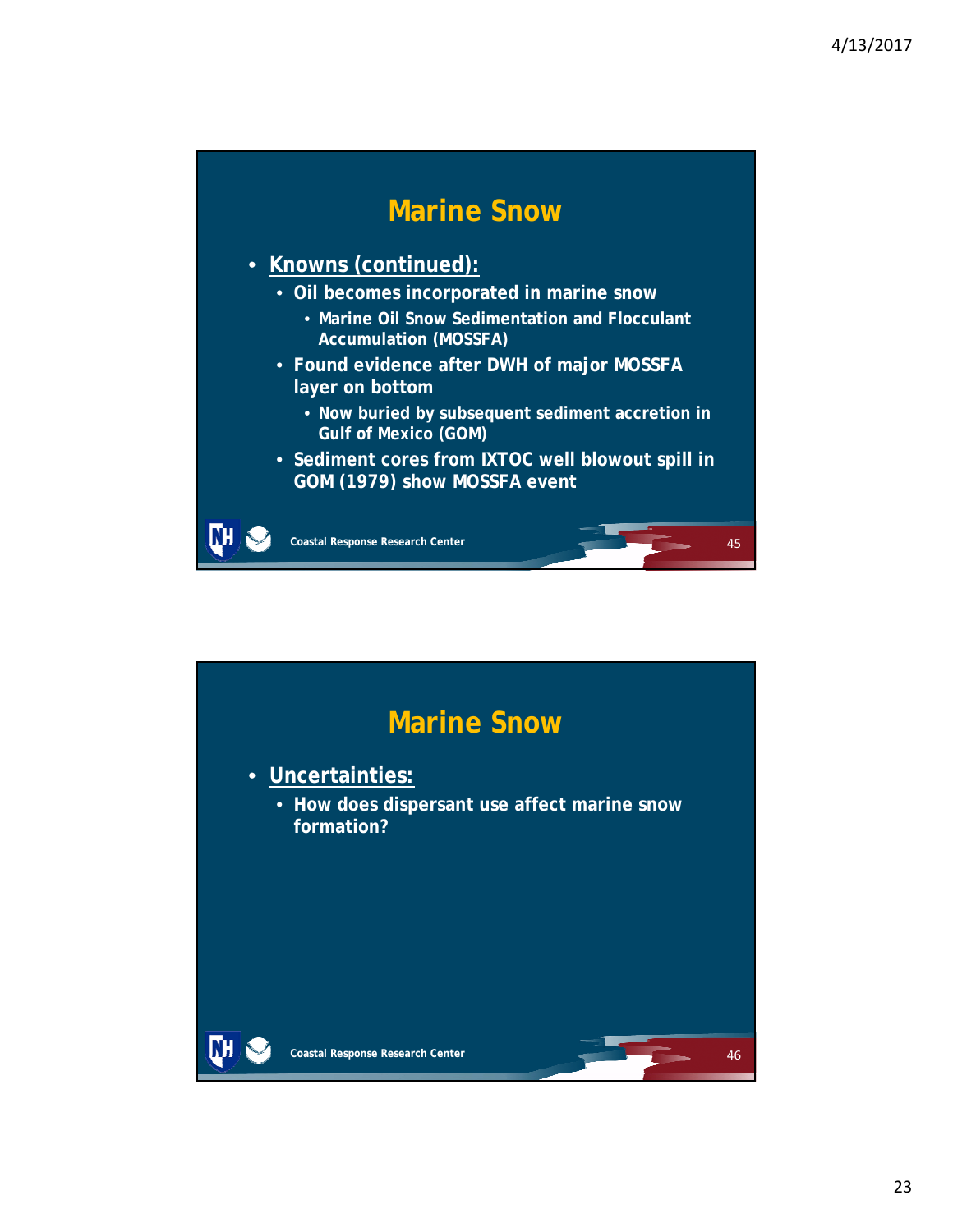![](_page_23_Figure_1.jpeg)

![](_page_23_Figure_2.jpeg)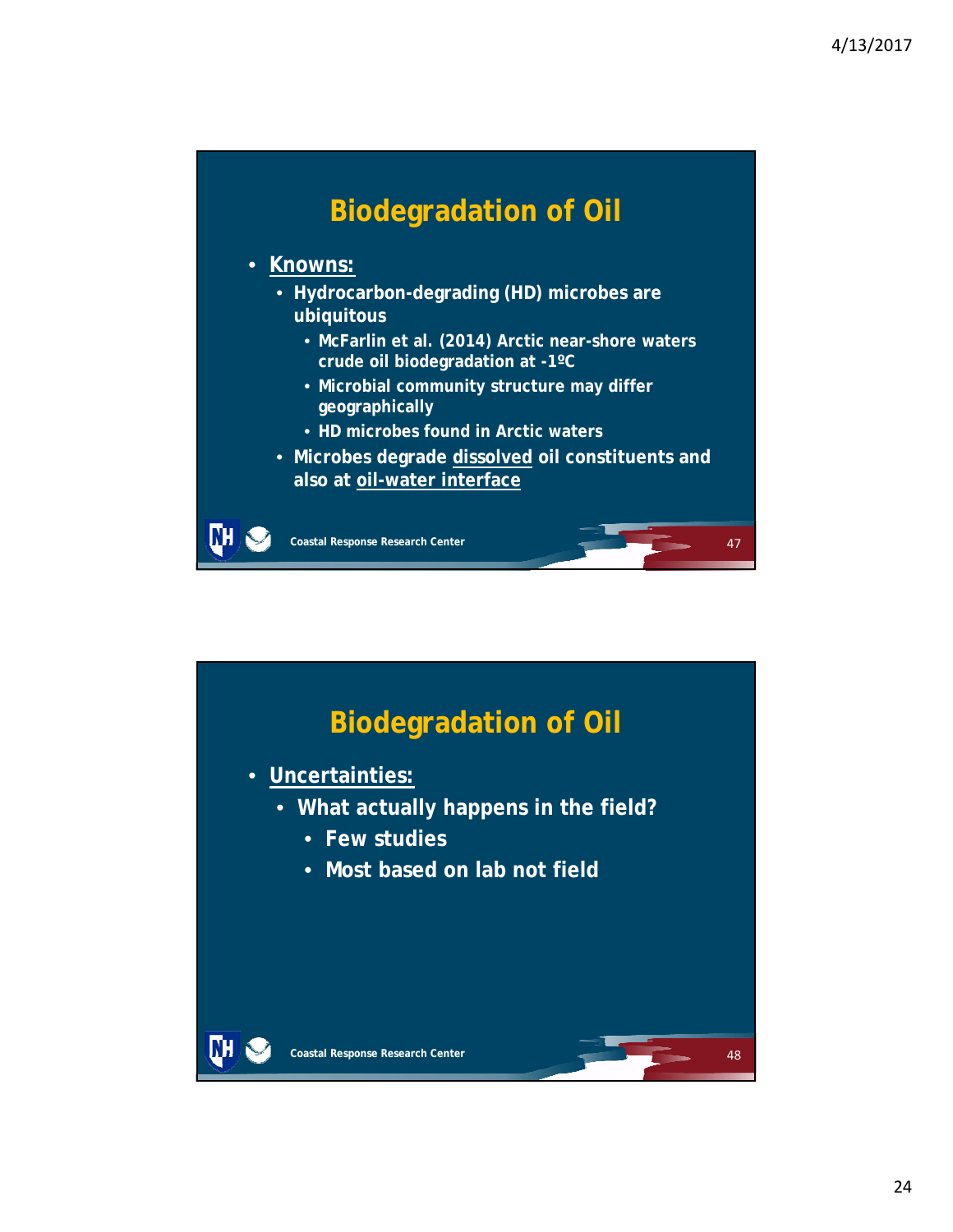### **Oil Biodegradation Pathways**

#### • **Knowns:**

ŒН

- **Oil constituents degrade at different rates**
	- **Arctic biodegradation pathways follow typical pattern observed in temperate waters**
	- **Complex microbial consortia degrade different oils (and their constituents) with complementary metabolic pathways**
		- **Live vs. dead oils**
		- **Light vs. heavy oils**
- **Lab studies show no change in biodegradation sequence with dispersants present**

![](_page_24_Figure_10.jpeg)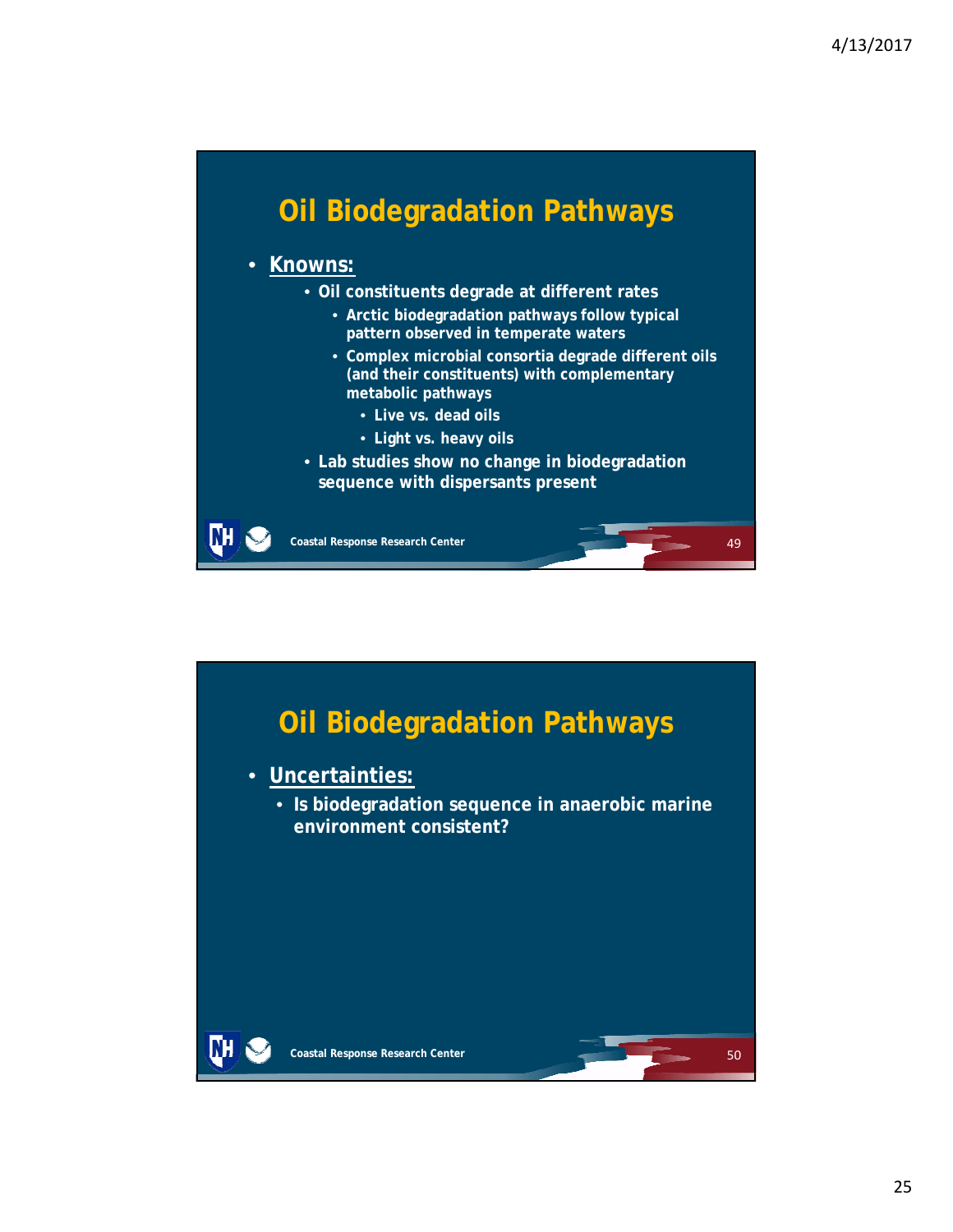![](_page_25_Figure_1.jpeg)

![](_page_25_Figure_2.jpeg)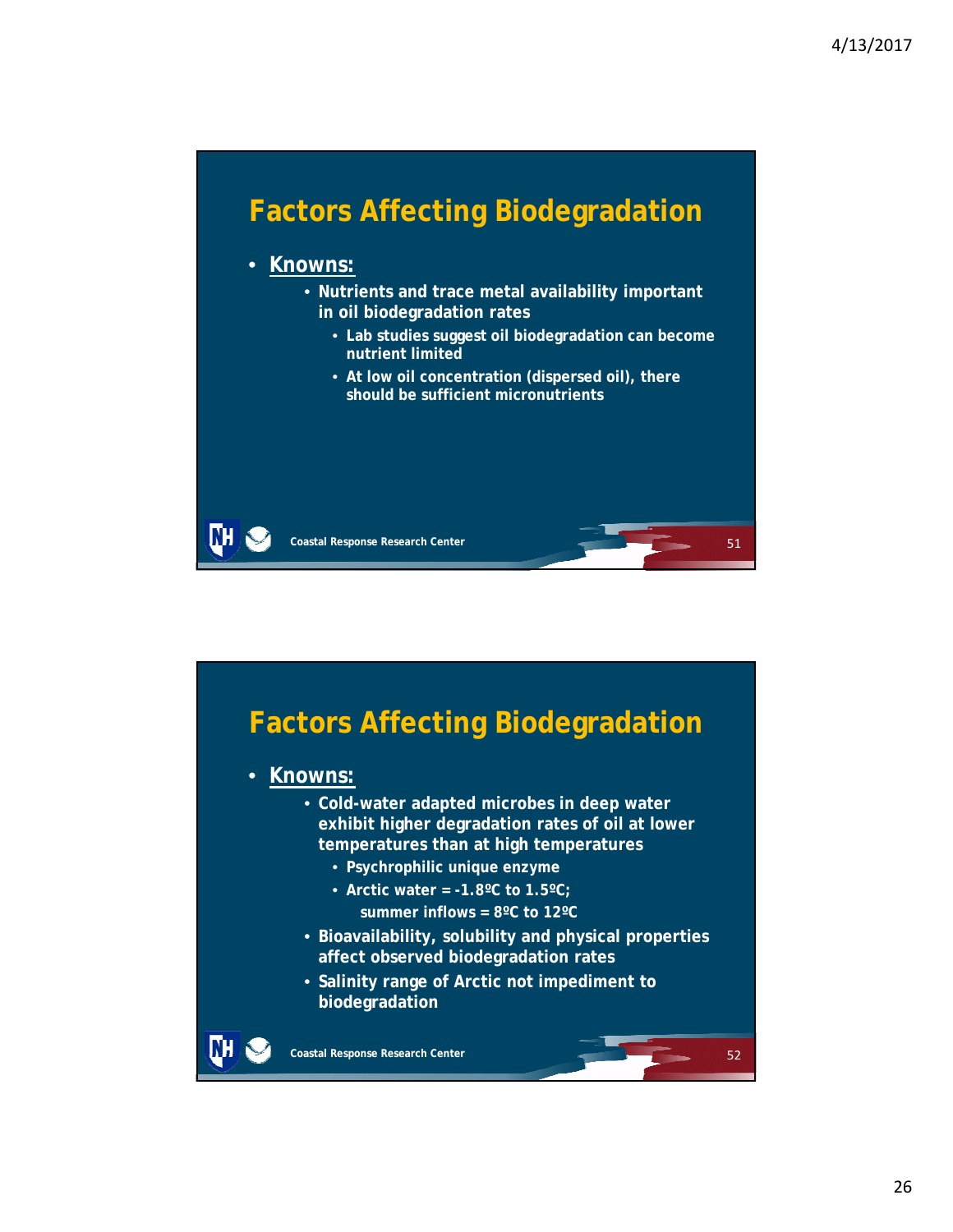![](_page_26_Figure_1.jpeg)

![](_page_26_Figure_2.jpeg)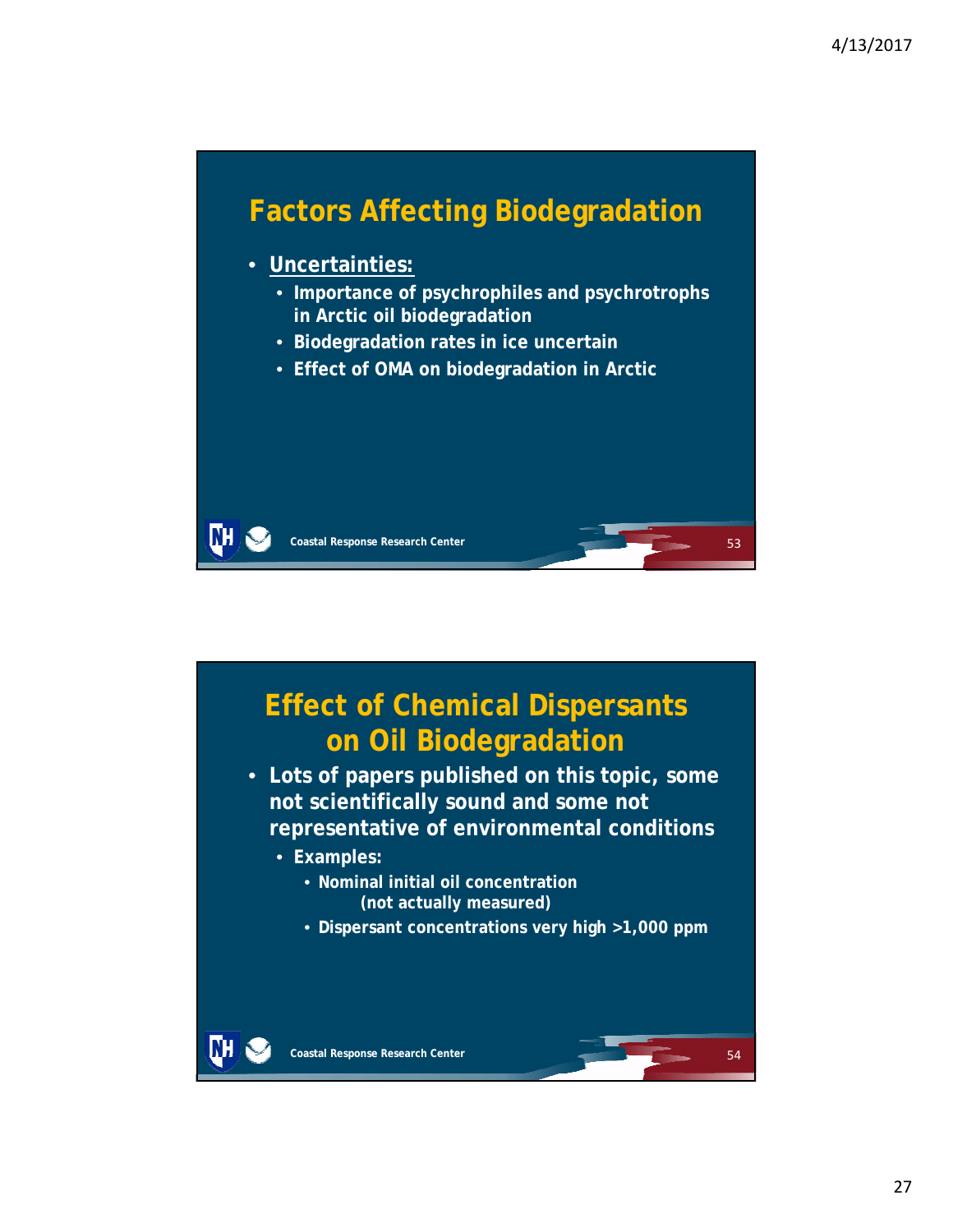56

### **Effect of Chemical Dispersants on Oil Biodegradation**

#### • **Knowns:**

NH

- **10 µm oil droplets degrade faster than 30 µm oil droplets (Brakstad et al., 2015)**
- **Dispersants increase oil-water interfacial area, thus increasing biodegradation of oil droplets vs. slick**
- **Chemical dispersion most frequently increased oil biodegradation rates vs. physically dispersed oil**
	- **Most studies with Corexit**

**Coastal Response Research Center**

# **Effect of Chemical Dispersants on Oil Biodegradation**

- **Caveats to Chemically Dispersed Oil Biodegradation Findings:**
	- **Often studies used proxy for biodegradation (e.g., increase bacterial numbers)**
	- **Need multiple lines of evidence (e.g., oil decreases, TEA decreases)**
	- **Publication bias against negative results**
	- **Oil spill comparison is usually chemically dispersed vs. oil slick; usually not physically dispersed in environment**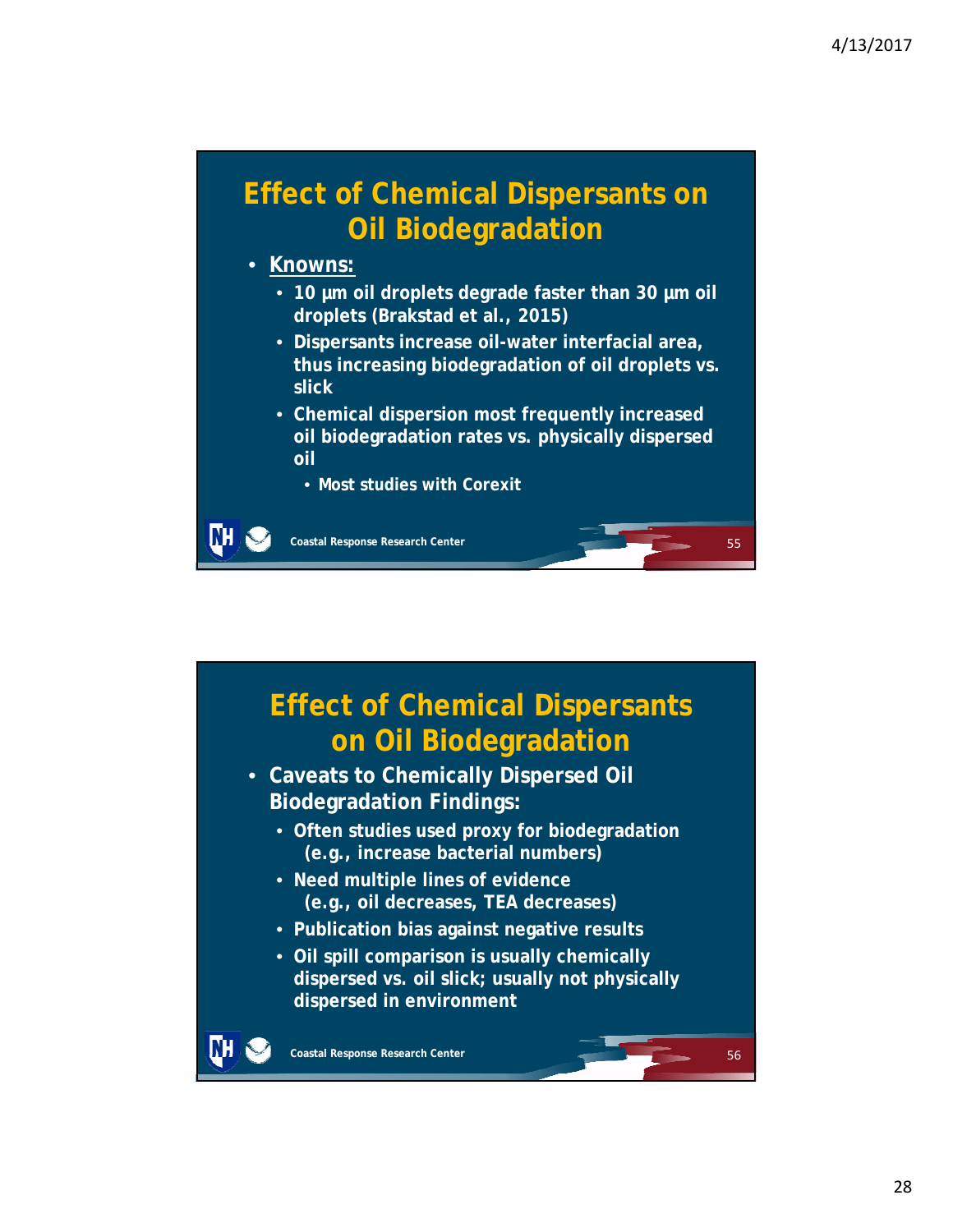58

### **Effect of Chemical Dispersants on Oil Biodegradation**

- **Caveats to Chemically Dispersed Oil Biodegradation Findings (continued):**
	- **Magnitude of effect varies**
	- **Lots of factors vary (e.g., temperature, concentration of oil, dispersant vs. particulate, DOR, dispersant type and concentration, oxygen, nutrients)**

ŒН **Coastal Response Research Center**

## **Effect of Chemical Dispersants on Oil Biodegradation**

- **Uncertainties:**
	- **Impacts of droplet size; only 10 µm vs. 30 µm studied**
	- **Impact of dispersants/dispersion on microbial activity** 
		- **Degrading short-term vs. long-term release and adaptation**
	- **Lack of realistic field conditions**
		- **DWH oil concentrations in water typically < 10 ppm**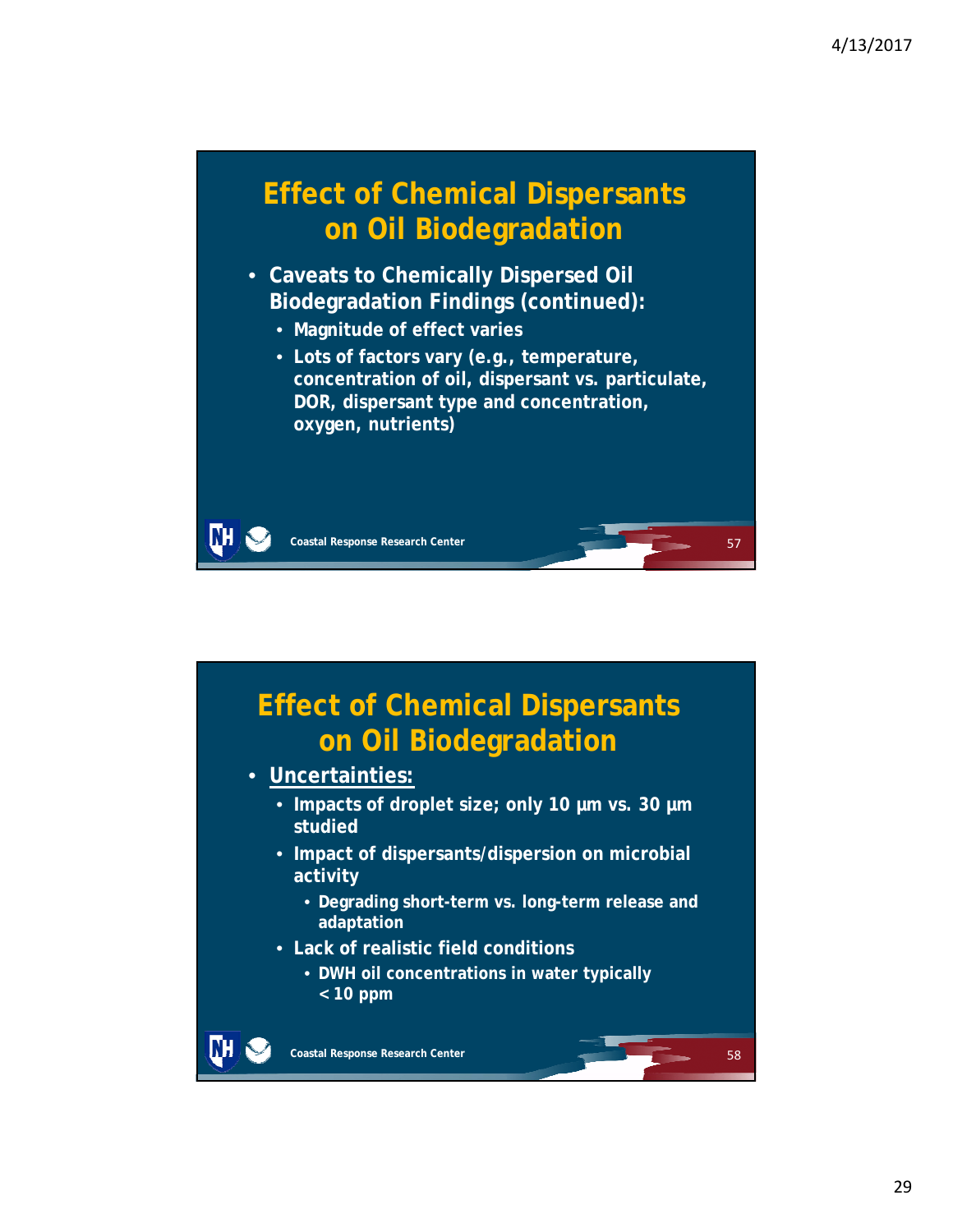![](_page_29_Picture_1.jpeg)

![](_page_29_Picture_2.jpeg)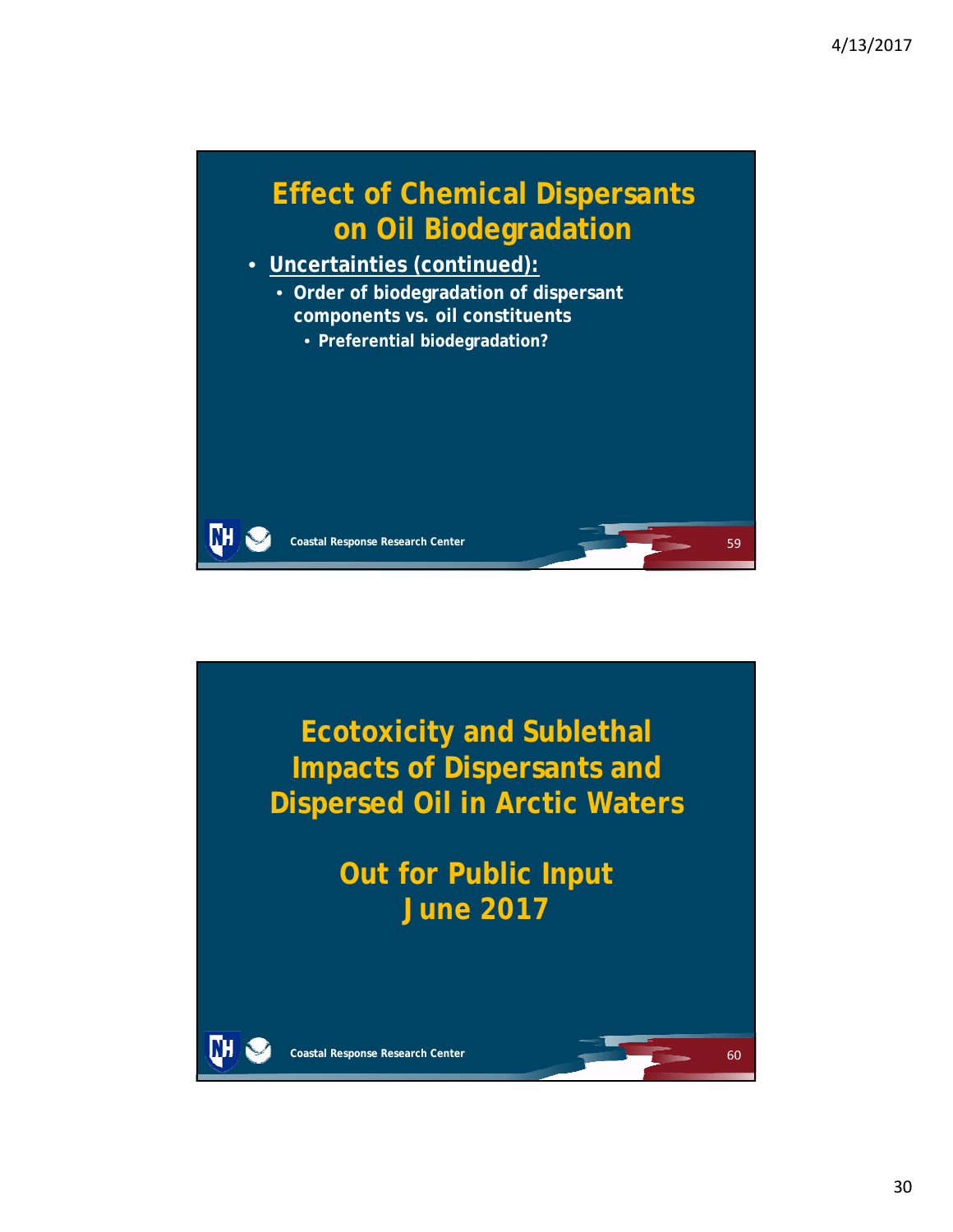![](_page_30_Picture_1.jpeg)

## **Panel Experts Efficacy and Effectiveness**

- **Catherine Berg, NOAA**
- **Robyn Conmy, USEPA**
- **Ben Fieldhouse, Environment Canada**
- **Merv Fingas, Spill Science**
- **Tim Nedwed, ExxonMobil**
- **Christopher Reddy, Woods Hole Oceanographic Institution**
- **Ken Trudel, SL Ross Environmental Research Ltd**
- **Timothy Steffek, US Bureau of Safety & Environmental Enforcement**

**Coastal Response Research Center**

DН

62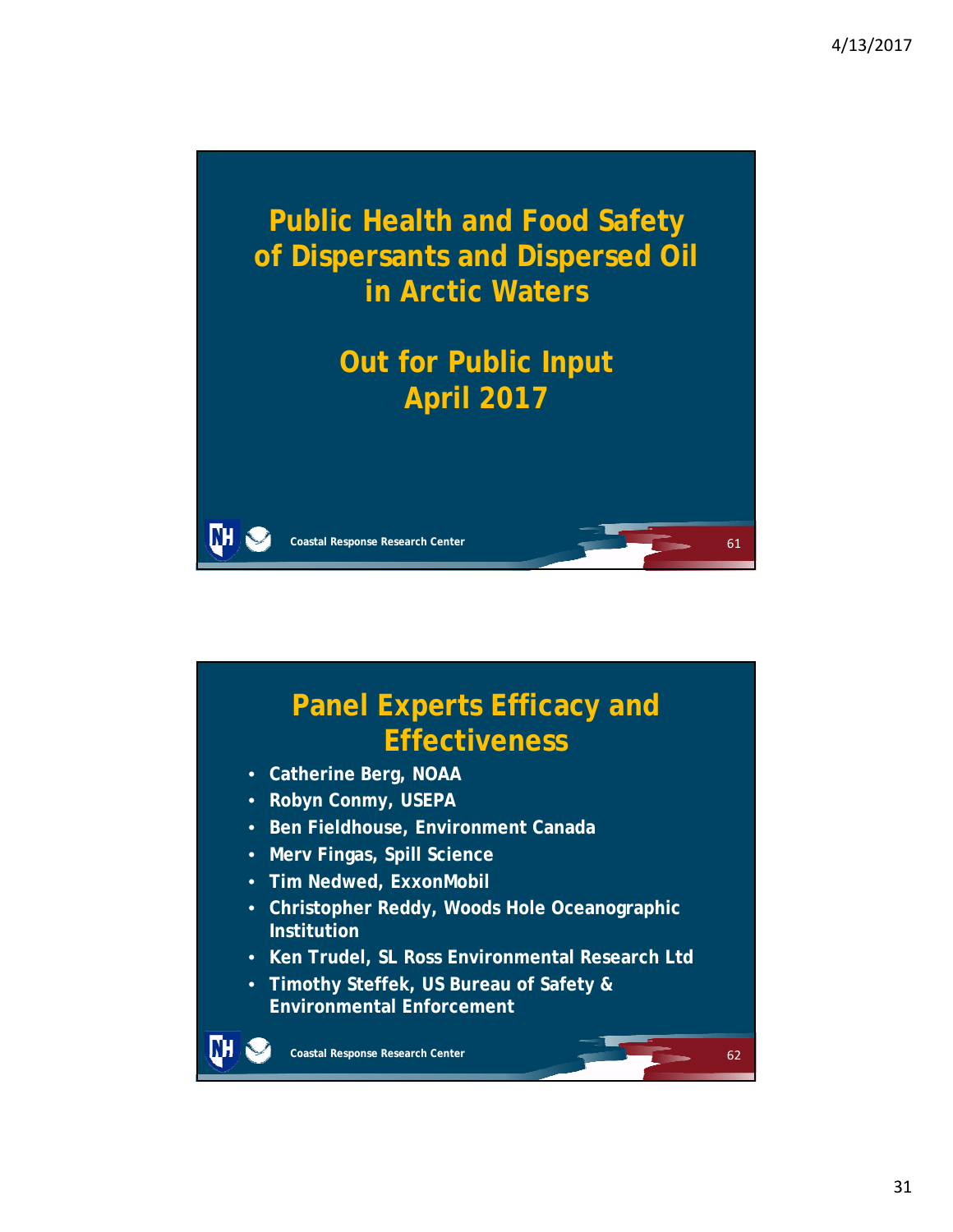64

### **Panel Experts: Physical Transport and Chemical Behavior**

- **Christopher Barker, NOAA**
- **CJ Beegle-Krause, SINTEF**
- **Robyn Conmy, US EPA**
- **Thomas Coolbaugh, ExxonMobil**
- **Merv Fingas, Spill Science**
- **Ali Khelifa, Environment Canada**
- **James R. Payne, Payne Environmental Consultants, Inc.**
- **W. Scott Pegau, Alaska Oil Spill Recovery Institute**

ŒН **Coastal Response Research Center**

### **Panel Experts: Degradation and Fate**

- **Robyn Conmy, US EPA**
- **Thomas Coolbaugh, ExxonMobil**
- **Merv Fingas, Spill Science**
- **Terry Hazen, University of Tennessee and Oak Ridge National Laboratory**
- **Robert Jones, NOAA**
- **Samantha (Mandy) Joye, University of Georgia Athens**
- **Mary Beth Leigh, University of Alaska Fairbanks**
- **Karl Linden, University of Colorado Boulder**
- **Kelly McFarlin, University of Alaska Fairbanks**
- **Scott Miles, Louisiana State University**
- **Mathijs Smit, Shell Global Solutions International BV**
- **Mark D. Sprenger, US EPA**

![](_page_31_Picture_24.jpeg)